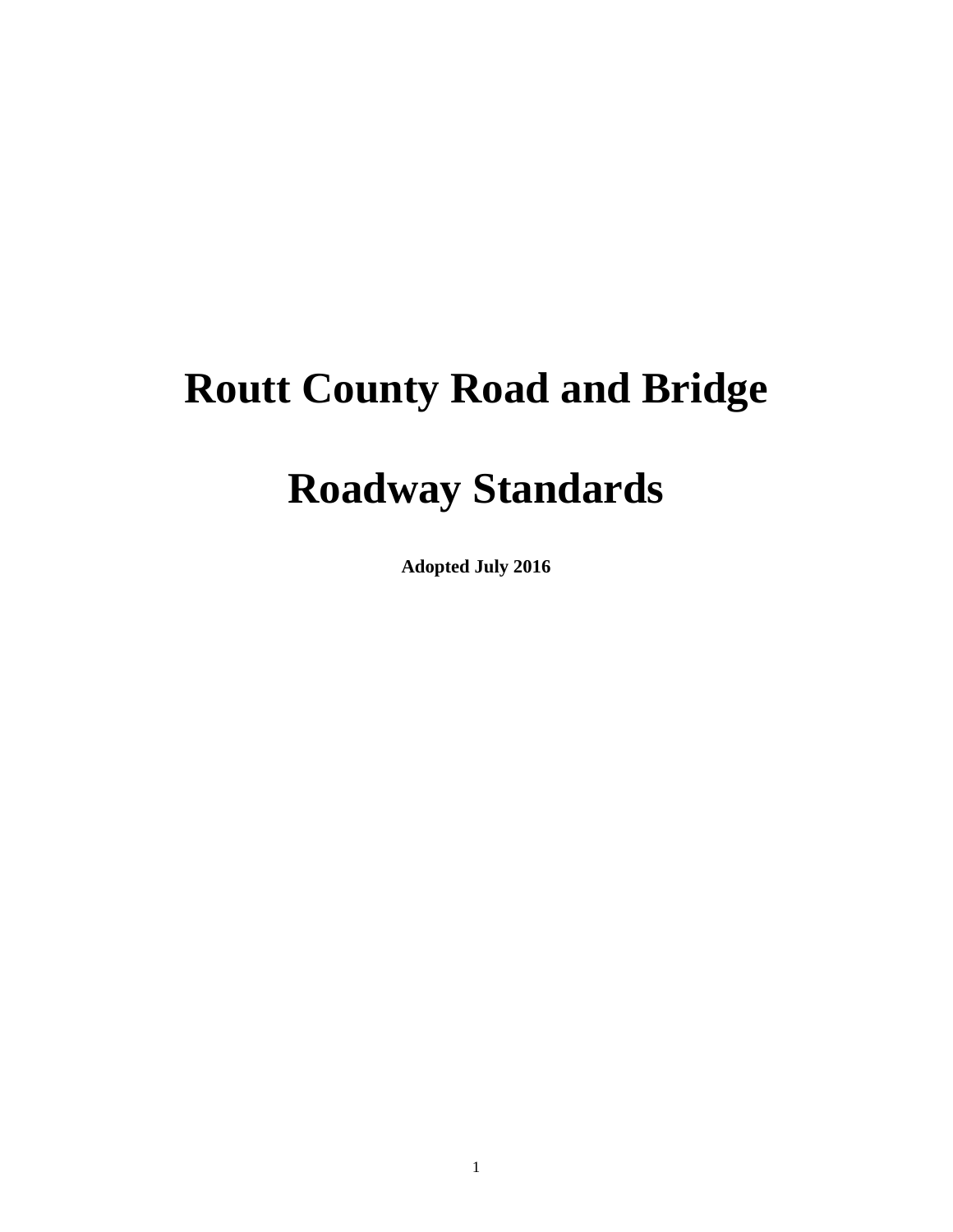# **Routt County Road and Bridge Roadway Standards**

#### **References:**

See GIS for road naming and addressing requirements AASHTO Guidelines for Geometric Design of Very Low-Volume Local Roads (ADT < 400) Routt County Master Plan Routt County Planning and Zoning Code Tree Haus Metro District Rules and Regulations Steamboat II Metro District Specifications Morrison Creek Water and Sanitation District Rules and Regulations Steamboat Lake Water and Sanitation District Rules and Regulations Stagecoach Master Plan Sarvis Creek Area Plan Steamboat Springs Fire Protection District West Routt Fire Protection District Yampa Fire Protection District Oak Creek Fire Protection District North Routt Fire Protection District Routt County Policy on conversion of a gravel surface to a paved surface Routt County Road Level of Service Plan Cattle Guard Resolution 2003-018 Routt County Planning Subdivision Regulations Colorado Department of Transportation Bridge Design Manual Colorado Department of Transportation Standard Specifications for Road and Bridge Construction AASHTO Roadside Design Guide

#### **Roadway Standards**

#### **Paved Roads**

Routt County paved roads shall consist of an 11' lane, 4' paved shoulder and a 3' gravel shoulder. Larger and smaller roadway sections may be looked at on a case by case basis considering traffic volumes and the area being served. Roadway design shall generally conform to the latest edition of the AASHTO Guidelines for Geometric Design of Very Low-Volume Local Roads (ADT < 400). Road section design shall be based on the anticipated traffic load, generally the roadway section shall be 4" of hot mix asphalt. Routt County uses the CDOT Grading SX PG 58-28 mix with 20% of RAP max. The sub-base shall consist of 6" of base course conforming to the CDOT Class 6 Road Base and 12" of sub-base underneath that. The 12" of sub-base shall consist of a well-graded pit run sand and gravel aggregate meeting CDOT Class 1 or 2 grading and durability requirements.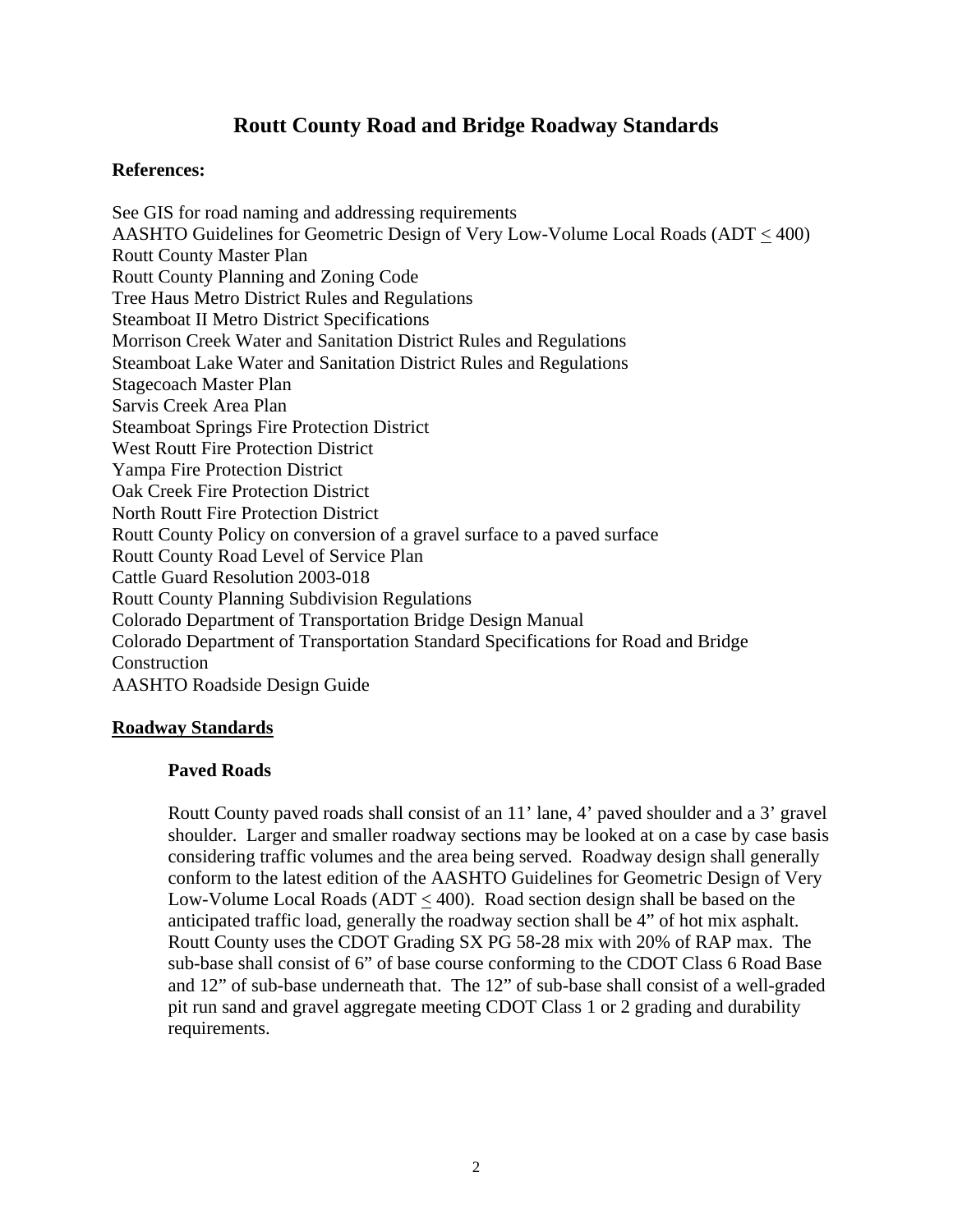#### **Gravel Roads**

Routt County gravel roads shall consist of 2-14' lanes for a total roadway width of 28' wide. Modified roadway sections may be looked at on a case by case basis. Roadway design shall generally conform to the latest edition of the AASHTO Low-Volume Road Design Guide. Road section design is generally based on the anticipated traffic load the road will encounter. The road sections shall consist of at least 6" of 3/4" road base conforming to the Colorado Department of Transportation Class 6 Aggregate Base Course and 8" sub-base that consists of a well-graded pit run sand and gravel aggregate meeting CDOT Class 1 or 2 grading and durability requirements. Thicker sections maybe required based on the use of the roadway.

#### **General Roadway Design**

Intersections and access approaches shall not have an equivalent turning radius of less than twenty (20) feet. Accesses designed for use by vehicles exceeding thirty (30) feet shall have a minimum 50-foot turning radius.

Roadway grades shall not exceed a grade of 7%. Private driveways are recommended not to exceed 10% max. Check with local fire district if driveway grades exceed 10%.

In general, horizontal curves in roads shall have a minimum centerline radius of 127'. Vertical curves shall at a minimum have a VCL crest of 50' and a VCL sag of 50'. The crest K-Value shall be 19 and the sag K-value shall be 37. Roads shall be designed for a roadway speed of 35 MPH. Values will differ per AASHTO if road is designed for different speeds.

Super elevation on County Roads is discouraged and shall not be used without prior acceptance by the Routt County Road and Bridge Department. If a super elevated design approved, the AASHTO design standards shall be used.

For the installation of fire hydrants along roadways, benches shall be installed to allow access to hydrants. Please see City of Steamboat Springs "Fire Hydrant Bench Detail" for dimensions and design details.

The design speed for roads shall be 5 mph more than the posted speed.

The crown of the paved road shall have a 2% cross slope and gravel shall have a 3% from the center line at a minimum to ensure drainage from the roadway to the road side ditch.

New roads to be maintained by the county shall be built to the county standards listed here. Roads shall be inspected by the Road and Bridge Department during and after construction for conformance to the standards. Roads are to be privately maintained unless accepted for public maintenance by resolution from the Board of County Commissioners.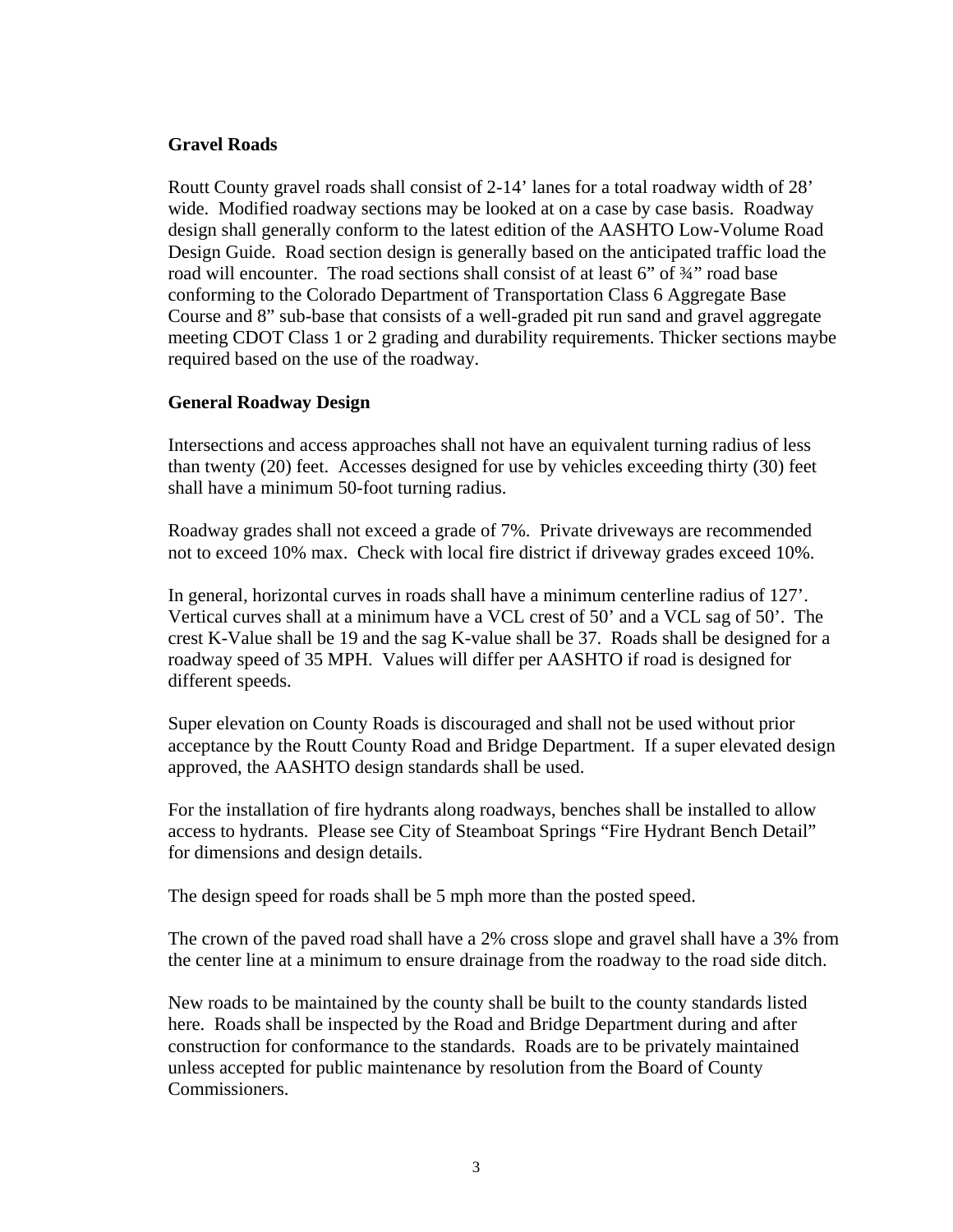# **Construction Drawing Requirements**

Construction plans document the design of infrastructure and are required and must be approved by the Road and Bridge Department prior to any construction in or on County Roads.

Utility plans shall include construction of utility improvements only. Utility plans shall be prepared according to the appropriate utility division. Utility plans shall be submitted to the Road and Bridge Department for review and approval. Where work is in the ROW, and ROW is also required. Utility plans shall show to the best of the design all existing utilities along the utility alignment.

Civil construction plans are required for public improvements, private roads for public acceptance, drainage structures, bridges, and overlot grading projects.

All construction plans shall be prepared by or under the direction of a professional engineer registered in the state of Colorado. Plans shall include at a minimum the items listed below.

- Plans shall be submitted in 24" X 36" format. Plans shall be prepared in CAD or comparable program. Reports shall be bound 8 ½" X 11" typed and legible. Plans shall be prepared in black and white only.
- Different line weights and styles and not colors shall be used to distinguish among different site features.
- Each sheet shall include a title block, scale, north arrow, revision block, and engineer's stamp (as applicable)
- Drawings shall be scaled appropriately for the detail and extent of work shown.
- Include reference call outs for each detail provided.

Each construction plan submittal should be a complete and self-supporting set, which includes all of the details and documentation necessary for the professional construction of the proposed improvements. Where applicable, CDOT or other agency standard details shall be included with the plans and not referenced. Each civil construction plan shall have the following elements in the plan set:

- Cover sheet
- General Notes sheet
- Existing conditions map
- Grading and drainage plan
- Roadway plan and profile
- Drainage structure plan and profile
- Detour plan
- Traffic control plan
- Erosion control and Stormwater management plan
- Details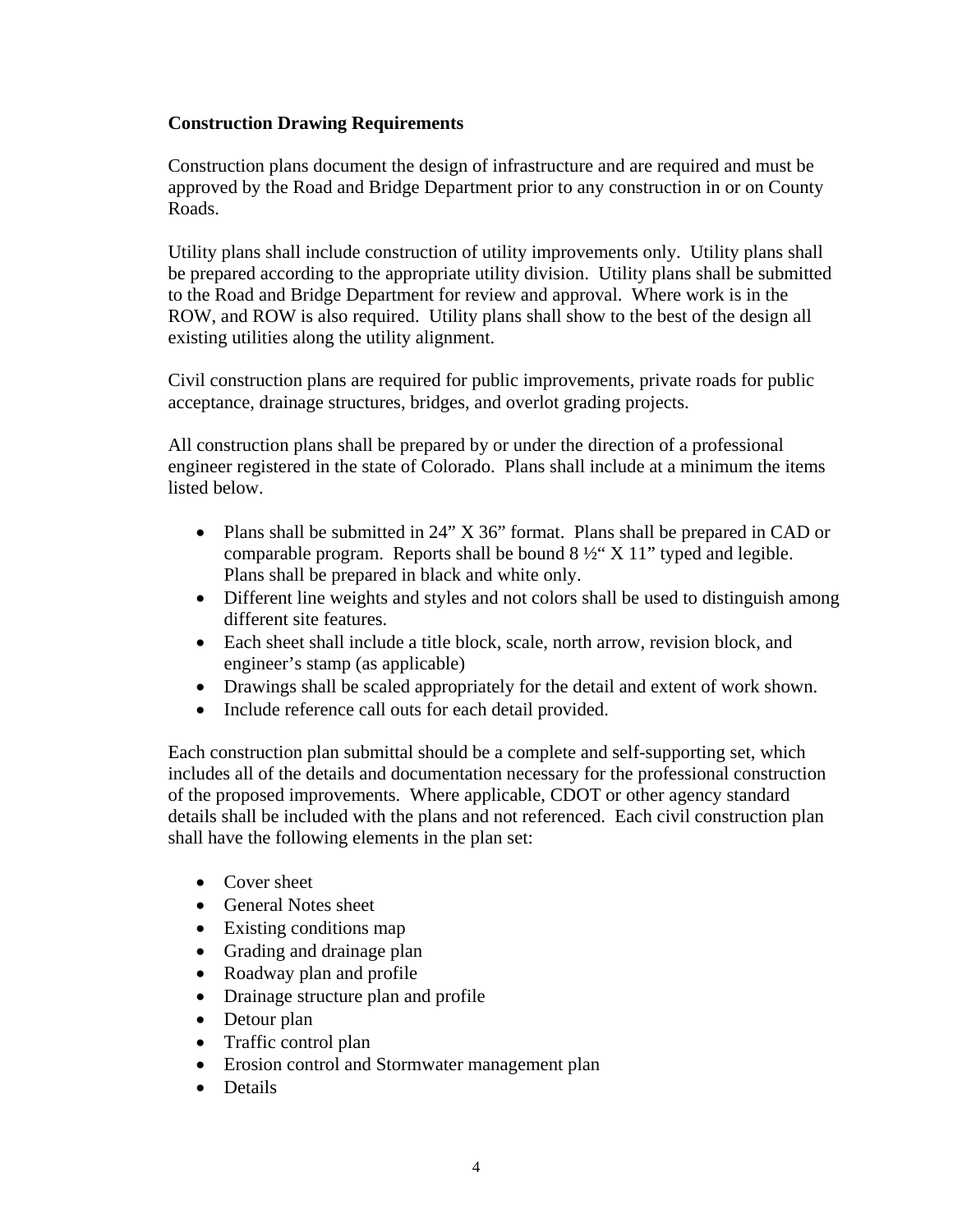## **Geotechnical reports for roadway design**

A soils report is required for any improvements to the county roads and is recommended for private road construction as well. The soils report, prepared by a professional geotechnical engineer licensed in the State of Colorado, shall be reviewed and approved by the Road and Bridge Department prior to construction of roadways. The report shall include a recommended roadway section (paved or gravel) that is in line with the intended use of the roadway. The content and format of the soils report will vary by project type, but all reports shall contain sufficient information to identify existing conditions, required design elements, and any additional impacts resulting from the proposed work. Reports will include:

- Cover Sheet with project name, preparer information (Company, Name, Address, and Contact Number), Report Status (Draft – for initial submittal or PE Stamped – for construction)
- Summary (with location maps) of all subsurface exploration data, including subsurface soil profile, exploration logs, lab results, and ground water information.
- Interpretation and analysis of the subsurface data
- Specific engineering recommendations for design
- Discussion of construction conditions and solutions of anticipated problems (ex. cold weather construction, temporary shoring, dewatering, etc.)
- Recommended geotechnical special provisions or mitigation measures.

# **Guardrail**

Guardrail shall be designed per the AASHTO roadside design guide. Construction of guardrail shall adhere to the CDOT standards. Guardrail installation shall be looked at on a case by case basis.

# **Ditches**

From the edge of gravel or pavement there should be a well formed ditch to convey storm water. Ditches at a minimum shall be 1' deep and shall have slopes no steeper than a 2:1 slope. In general roadside ditches shall be a trapezoidal channel with a 1' wide bottom. The ditch shall be sized such that it can handle the 100-yr storm with a maximum of 1' of water on the roadway. The allowable capacity shall be calculated using Mannings formula with an appropriate roughness coefficient. Suitable protection shall be added to the ditch if velocities of the ditch become erosive.

The most desirable ditch is the one that is lined with grass. The presence of grass in the ditches can result in turbulence which means loss of energy and increased retardance of flows. Refer to Urban Drainage for erosive velocities and soil types. Erosion protection shall be approved by Road and Bridge.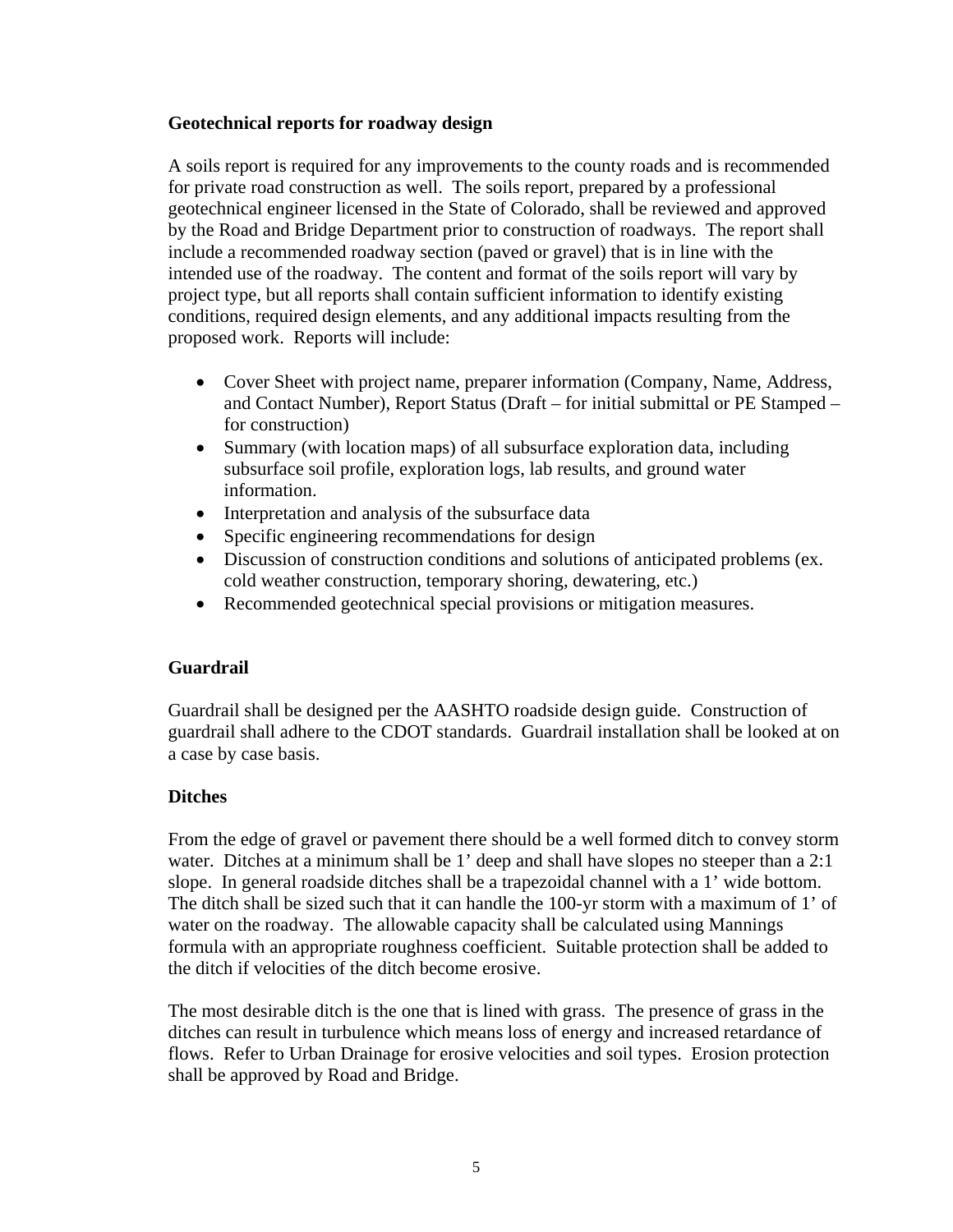## **Maintenance**

Maintenance levels and level of service a road receives are determined by a number of factors. (See the Road and Bridge Level of Service map.) Those factors include, but not limited to, traffic counts, area plans, terrain, roadway classification, and resolutions. Generally, most roads accepted by the County will receive maintenance. For a road that has traffic counts below an Average Daily Travel (ADT) of 250 no surface treatment will occur. Once a gravel road has an ADT of 250 it may be considered for application of a dust suppressant. Once a road has an ADT of 600 or more it may be considered for paving.

# **Cul-de-sac, Turnarounds, and Pullouts**

Cul-de-sac, turnarounds, and pullouts shall conform to the Steamboat Springs Rural Fire Protection District Standards.

# **Signs**

Most public signs along county roads are maintained by the Routt County Road and Bridge Department. Signs are installed per the Manual on Uniform Traffic Control Devices (MUTCD). Public road signs will have a green background with the road name on it in white letters. There are exceptions to the MUTCD and will be looked at on a case by case basis. Other signage to be placed in the Right of Way shall adhere to the sign code put forth by the Routt County Planning Department.

Private Road Signage – Private roads in the county will be designated with a brown background sign with the road name on it in white letters. Other color combinations shall adhere to the MUTCD and will be accepted on a case by case basis. All road names must be adopted by resolution by the Routt County Commissioners or by plat. Once the road name is approved, street signs can be ordered from the Road and Bridge Department at the expense of the private entity.

Other approved signage can be requested through the Road and Bridge department.

# **Right of Way**

Right-of-way (ROW) shall be dedicated for public roads as needed in accordance with current master plans and development approval requirements. Specific requirements for ROW dedication or vacation are listed in the Routt County Planning Code. The purpose of this section is to provide more detail for accessing County ROW, conducting work in the ROW, and considerations for vacation of ROW.

Generally most Routt County Road ROW has a width of 60' based on the centerline of the roadway. If a county road has a different ROW width, it will be shown by dedication on a plat or other document. The ROW is the County's snow storage area for plowing operations during the winter months and maintenance access for repairs and maintenance during the summer months. Anything placed in the ROW by the adjacent property owner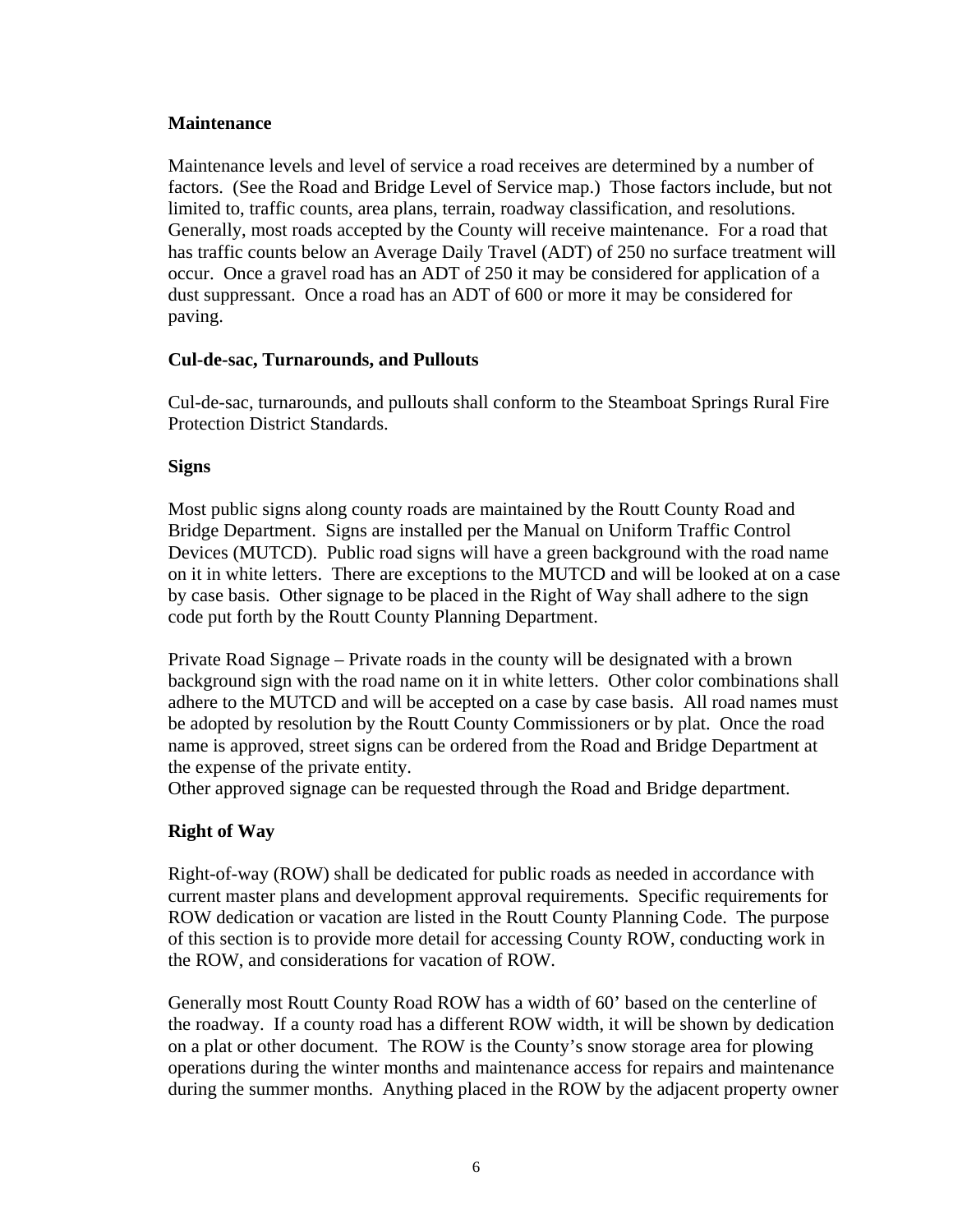(fence, gate, landscaping, structures, etc.) are susceptible to damage resulting from plowing and maintenance operations and are prohibited unless approved by Road and Bridge. The county is not responsible for damage to objects placed within the right of way limits.

Different types of ROWs exist in Routt County **-** There are public ROWs that contain a county road and are available for public use and the roads in the ROW are maintained by the County. There are public ROWs that contain private roads that are maintained privately. Finally, there are private ROWs that contain private roads that are maintained privately.

# **ROW Vacations**

ROW vacations are started in the Routt County Planning department. A check list for what is required for a ROW vacation is on the Planning website. The process and timetable for ROW vacation can be found in Section 3.2 of the Zoning Regulations under the Review Process Chart. The Road and Bridge Department is a referral agency and will be given a chance to review and comment on all ROW vacations.

# **Utilities**

All utilities placed within the County's ROW limits are required to obtain a "Work in the Right of Way Permit," from the Routt County's Road and Bridge office. The application and requirement checklist can be found online. The following are standard conditions for a "Work in the Right of Way Permit."

A. The Permittee shall be responsible for establishing safety measures sufficient to protect the traveling public from any and all harm during utility construction, improvement, location or relocation. Said safety measures are in accordance with the Colorado Department of Transportation Standard Specifications for Road and Bridge Construction

B**.** The utility facilities shall be placed in a location mutually agreed upon by the Permittee and Routt County in accordance with details and specifications shown on the utility construction plans. Above ground facilities may require easements to located them outside of plowing and maintenance activities.

C**.** The Permittee shall inform the Routt County Road and Bridge Department of construction methods, equipment and operational procedures that will be utilized and obtain Routt County's concurrence.

D. The Permittee's installation will be no less than the minimum requirements of the current code applicable to the installation.

E**.** The Permittee shall advise the Road and Bridge Department 48 hours in advance of the date work will be started and shall notify the Road and Bridge Department a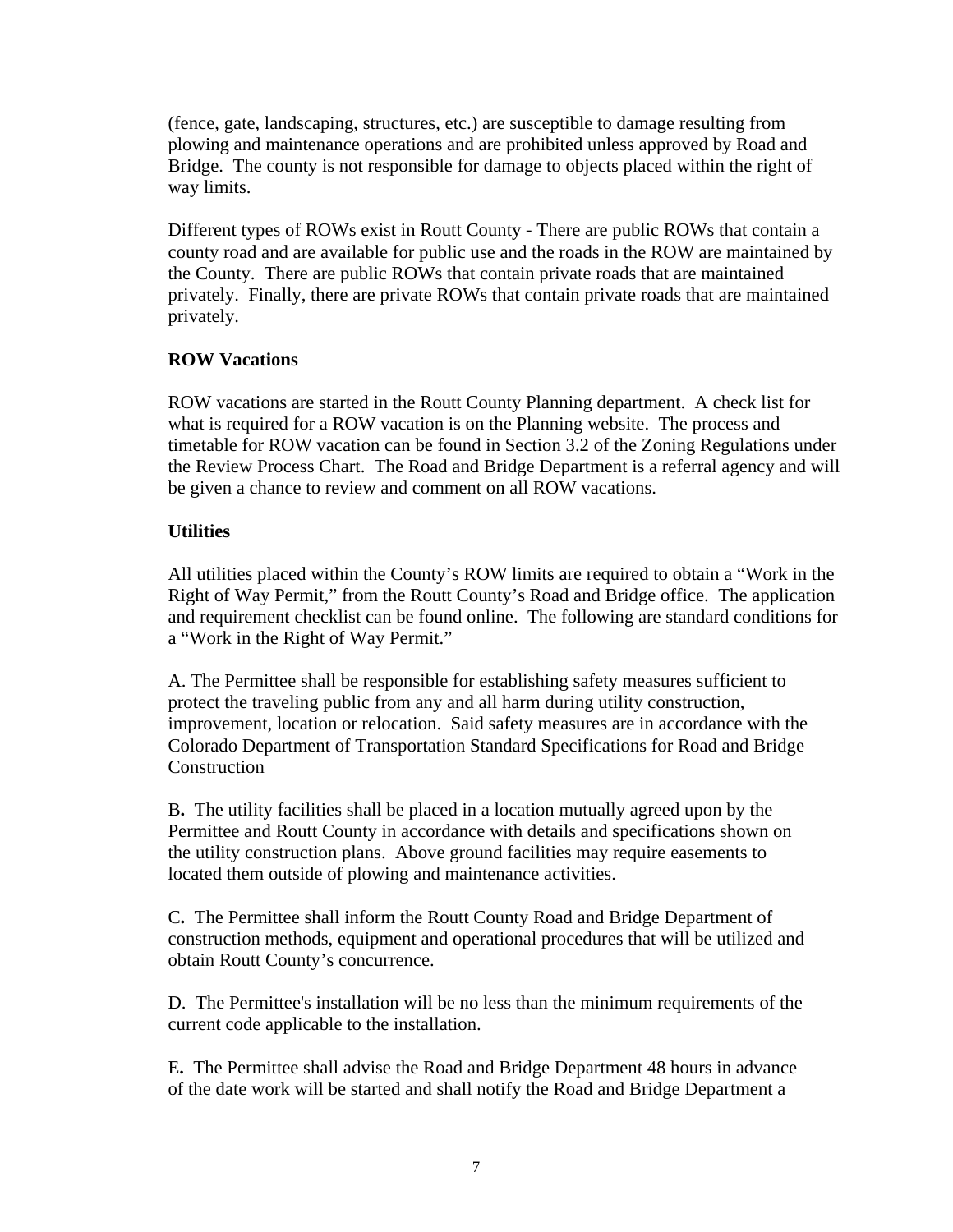minimum of 12 hours in advance if this date is changed.

F**.** The Permittee shall be responsible for any repairs necessary as a result of the utility installation. The maintenance responsibility of work and repairs to the utility shall be the continuing obligation of the Permittee after completion of the project.

G**.** Clearing of trees, bushes and other vegetation shall be held to the minimum required for construction and safety.

H. The Permittee shall return the right of way, including the road shoulders and ditch sections to its original condition as near as possible and shall remove all rubbish and debris following completion of construction and before inspection by the Road and Bridge Department and the Permittee. In the event inspection determines additional corrective measures necessary; corrective measures will be initiated within 10 days of the inspection, and completed by the Permittee within 90 days. The contractor shall restore the area by November 1 of the same year of the disturbance

I. The Permittee will hold Routt County, its agents, and employees, harmless from any and all claims which may arise as a result of the construction and maintenance of the utility facility covered by the permit.

J**.** Permittee agrees to institute no action and to hold Routt County harmless from any and all claims or causes of action by reason of the County's maintenance, construction or repair of the road which is adjacent, appurtenant or located upon the area for which the permit is granted.

K**.** The issuance of the permit shall not be deemed to be a warranty or representation by the Road and Bridge Department that the road in question is within the public right of way. It shall be the sole responsibility of the Permittee to obtain such surveys as may be necessary to insure that the improvements permitted are placed within the public right of way and Permittee agrees to indemnify, defend and hold Routt County harmless from any damages, liability or cost arising out of the failure of Permittee to properly locate the improvements permitted hereby within the public right of way.

# L. **SPECIAL PROVISIONS FOR UTILITY INSTALLATION:**

1.Whenever possible utilities must be placed at a minimum of 4' from edge of the shoulder in the roadway or outside of the roadway ditch, placing as little trench material onto roadway as possible to avoid gravel contamination. If contamination of gravel has taken place, the permittee will be responsible for regraveling or regraveling costs.

2. Ditch slopes must be cleaned both on roadside and back slope to prevent slough and obstructions. Ditches shall conserve a 2:1 slope ratio as much as possible terrain permitting. Contractor will be responsible for disposal of residual debris and remaining materials. Contractor shall be responsible for slope stabilization for slopes at 2:1 and greater.

3. Road cuts must disturb as small an area as possible and shall comply with Road & Bridge guidelines. Boring under the roadway is always recommended,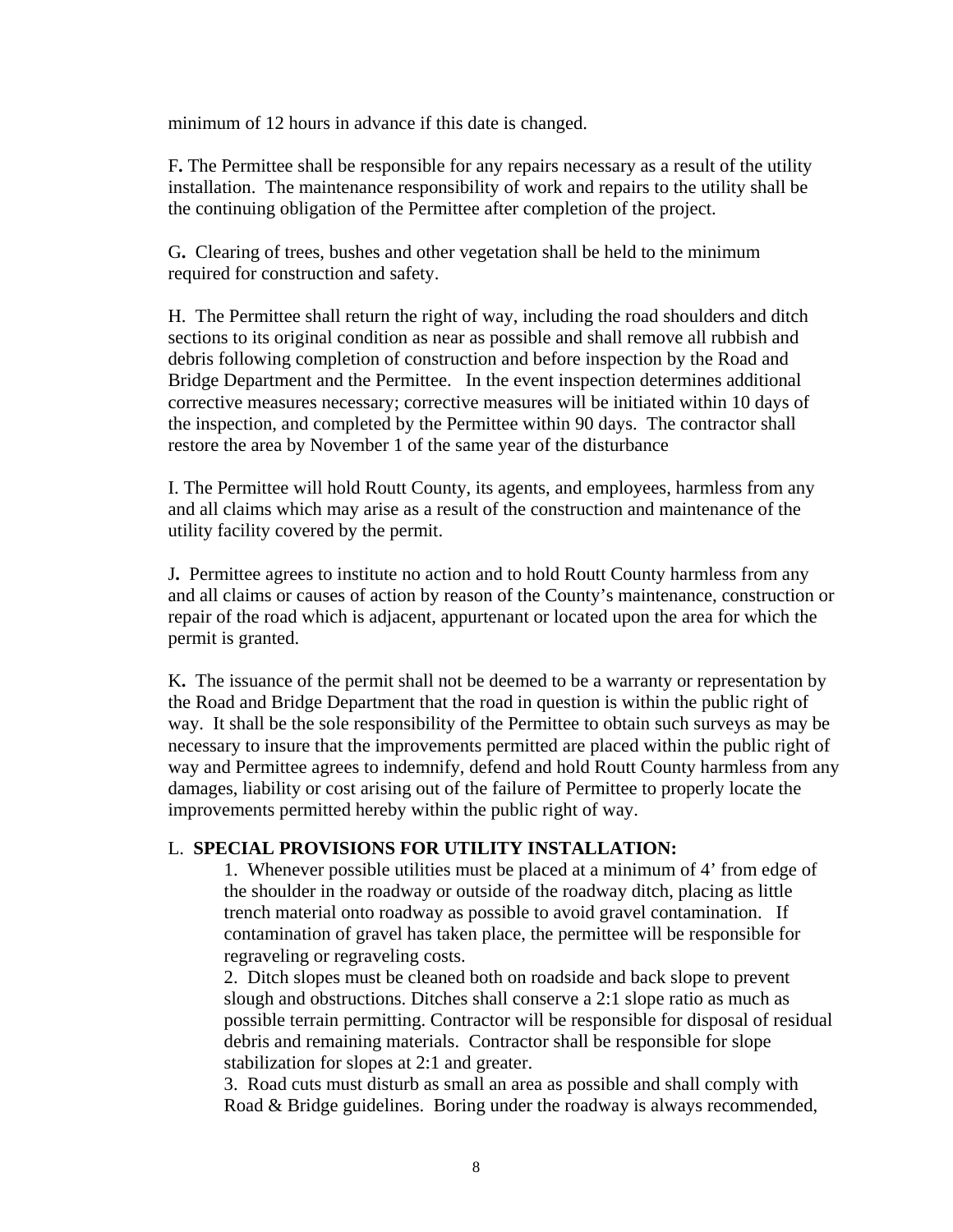road cuts shall be avoided as much as possible. Where road cuts occur on paved sections of roadway the City of Steamboat Springs road cut standards shall used. This includes backfilling the top 12" of the trench with flowfill. If a pavement cut is performed, the contractor will be required to patch the entire width of the lane. Routt County Road and Bridge will not allow partial lane patches.

4. If road has been treated with dust suppressant, the cost of reapplication will apply.

5. Paved roads must be bored, if the first boring attempt is unsuccessful a second attempt must be tried with a Road & Bridge employee present. If the second boring attempt is unsuccessful a road cut may be authorized with the condition that the asphalt will be repaired. Bonds will apply

6. When installing utility lines around an existing culvert in ROW the bury depth must be at least 36" below the downstream end of the culvert. No utility is authorized to utilize the inner space of a culvert or to cut through a culvert.

7. Road is to be in as good or better condition after construction work is complete. Contractor will be responsible for compaction problems if they occur.

8**.** After completion of the work, contact the Road & Bridge Department for a final inspection.

H**.** Minimum required depth for installation of Utilities.

| $\triangleright$ Gas                   | 5 feet |
|----------------------------------------|--------|
| $\triangleright$ Water                 | 7 feet |
| $\triangleright$ Electric              | 4 feet |
| $\triangleright$ Telephone/Cable/fiber | 3 feet |

Note: depth is measured from lowest surface point within the excavation area.

I. No private utility is allowed within the County's ROW unless authorized by the County engineer or inspector. Approval of the Board of County Commissioners and a revocable agreement may also be required.

J. Generally, no work will occur in the ROW between November 1 to May1. If weather and material conditions are acceptable or there is an emergency, a variance may be issued by the field coordinator. Additional mitigation conditions may apply.

#### **Cattle Guards**

An application for the placement of a cattle guard must be submitted to the Routt County Road and Bridge Department to begin the cattle guard installation process. The cattle guard application is first reviewed by the Road and Bridge Department, and subsequently passed on for approval by the Board of County Commissioners. The cattle guard can only be installed upon approval of the permit by the Board of County Commissioners.

Cattle guards shall be designed to withstand AASHTO HS-20 loading or above. Cattle guards shall extend across the entire traveled width of the road and have a grate width no less than 6'-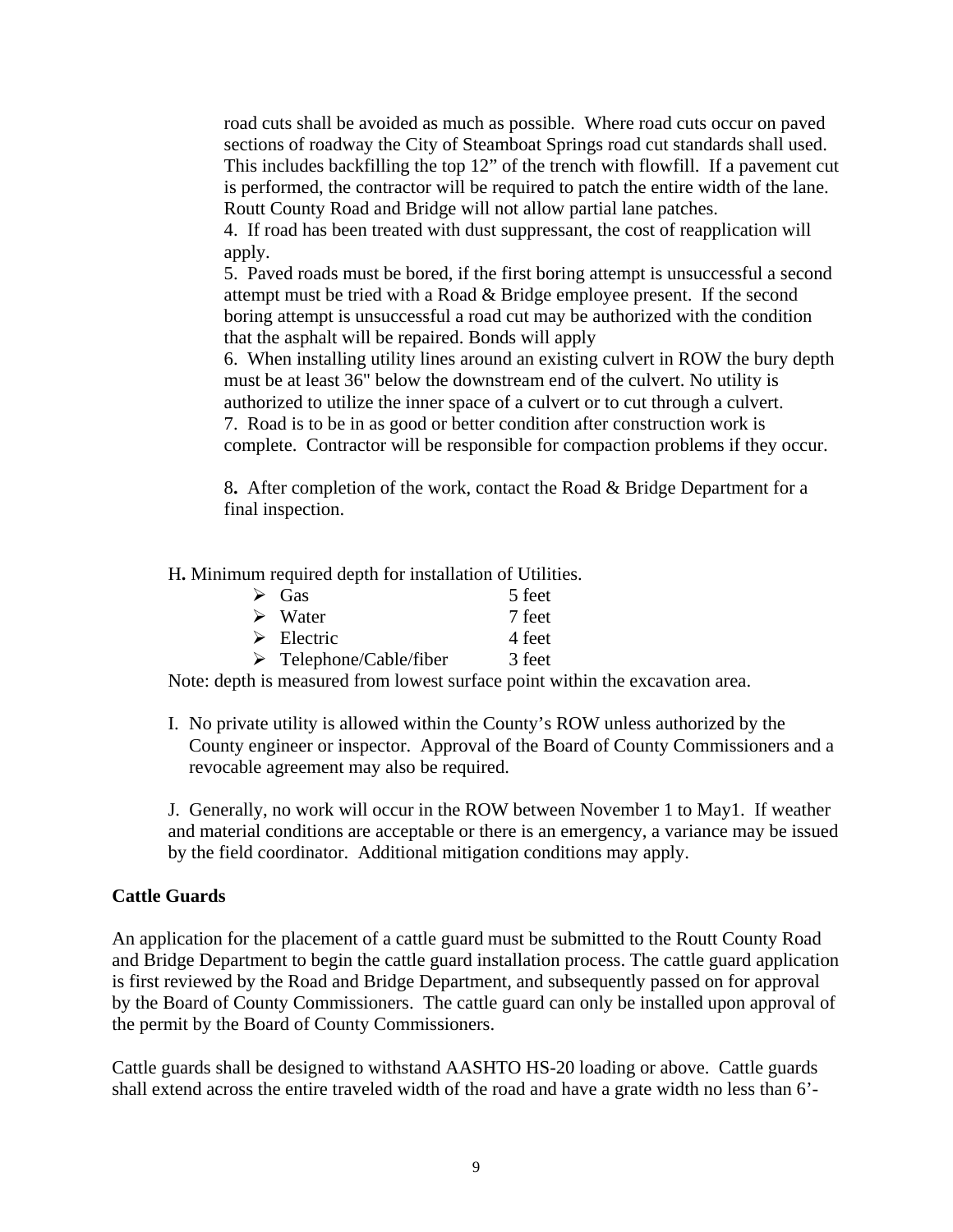6". Gaps between rails shall not exceed 4.5" Cattle guards shall have a concrete base. For cattle guards on Routt County Roads, per Routt County resolution 03-018, the landowner will be responsible for the cost of installation and replacement of the cattle guard. Routt County will perform installation and be responsible for maintenance for the life of the cattle guard. The average lifetime expectancy for a cattle guard is 15 years. Wings will be of the removable type and will be removed in the winter to accommodate snow plowing and re-installed in the summer by the land owner. See CDOT Standard Plan M-611-1 for a typical cattle guard plan.

# **Culverts**

Culverts that are placed in the county ROW shall be corrugated steel pipe with a minimum diameter of 18". Culverts placed under county roads shall be designed by a Colorado Registered Engineer and shall convey the 100-yr storm with a foot of free board and shall have a minimum useful life of 50 years. Culverts made of alternate materials such as, reinforced concrete pipe (RCP), concrete box culvert (CBC), or aluminum or steel box culvert (ALBC or SBC) will be reviewed on a case by case basis. Soil tests shall be performed to test for soil corrosivity and pipe materials shall be designed to withstand the area soils. Corrugated metal pipe culvert gauges shall be the following:

| Size      | Guage |
|-----------|-------|
| 18-36     | 14    |
| $42 - 60$ | 12    |
| 66-102    | 10    |

# **Grading**

Routt County has adopted the International Building Code (IBC) to govern grading and excavations in the county. Additionally the Federal Clean Water Act requires stormwater management and erosion control for disturbances greater than 1 acre. The grading and excavation permit shows the land disturbance activities and how the erosion and sediment will be controlled onsite during construction operations. The permit points out the need to control the high rates of erosion and sedimentation from construction sites in an effort to protect valuable land and water resources.

A Grading and Excavation permit shall be obtained when:

- 1. More than an acre of soil is disturbed.
- 2. Any excavation of 300 cubic yards or more
- 3. Any fill of 300 cubic yards or more
- 4. Any activity that occurs within the 50-foot water body setback of any water body, as defined in the Routt County zoning resolution.

A permit is not required if the excavation or fill is for a structure foundation permitted via a Routt County Building Permit.

The permit application shall include: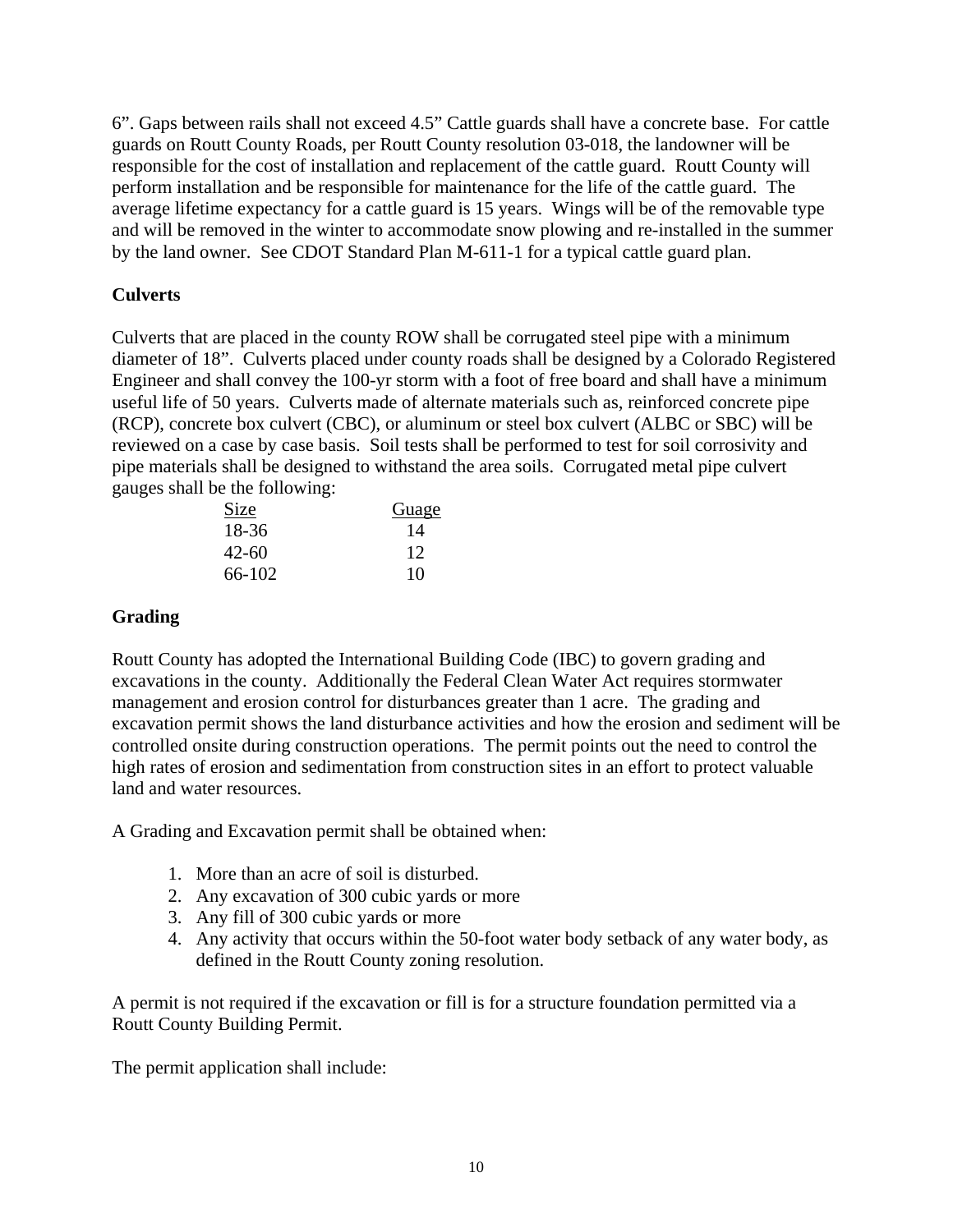- 1. A site plan/design (either CAD drawings or hand drawn to scale) showing proposed and existing contours with erosion control measures (BMPs) drawn in.
- 2. Storm Water Management Plan per the County Road and Bridge format. http://www.co.routt.co.us/DocumentCenter/View/158
- 3. Approximate amount of cut, fill, and surface disturbance.
- 4. Wetland development permit and any U.S. Army Corps of Engineer approvals, Colorado Department of Public Health and Environment Stormwater Discharge Permit.

Permit Process:

- 1. Submit complete G & E permit application to the County Road & Bridge Department offices at 136 6th Street, between the hours of 7:30 am and 4:30 pm. **Applications must include cut/fill calculations**.
- 2. Applicant completes Storm Water Management Plan (SWMP) and maintains a copy on-site.
- 3. R & B and Planning reviews application and inspects site.
- 4. Revisions are made by applicant if needed.
- 5. R & B and Planning re-reviews and re-inspects if needed.
- 6. If acceptable, application is approved
- 7. Applicant pays fee and permit issued.
- 8. Applicant conducts work in accordance with plans, maintains erosion control, and updates SWMP as needed.
- 9. R & B inspects completed work
- 10. If erosion, re-vegetation and structural measures are met, permit is closed

Following G & E plan review and initial inspection of complete and adequate application the permit will typically be issued within 7 business days. G & E permits should follow Routt County Best Management Practices to control erosion and sediment. (Guidelines available at Routt County Road and Bridge or Planning Depts.) PLEASE NOTE: The municipalities/towns of Yampa, Hayden, and Oak Creek will assess charges as per the Uniform Building Code Chapter 33 and not the adopted version by the county.

Permit fee calculations can be found on the Road and Bridge website.

Obtaining a Grading and Excavation permit from Routt County does not release the permittee from obtaining a Colorado Department of Public Health and Environment Stormwater Discharge permit.

Grading shall occur within the property limits and not extend into the ROW. Slopes shall not be greater than a 2:1 slope. All disturbed slopes shall be stabilized and revegetated. Retaining walls are allowed up to 4' tall without design by a registered Colorado Professional Engineer. Retaining walls that are over 4' tall require a building permit as well as design by a Colorado Professional Engineer. Any slopes greater than a 2:1 slope will not be allowed unless accompanied by a report sealed by a registered Colorado Professional Engineer confirming slope stability. Soil retention blankets shall be installed on slopes steeper than 3:1.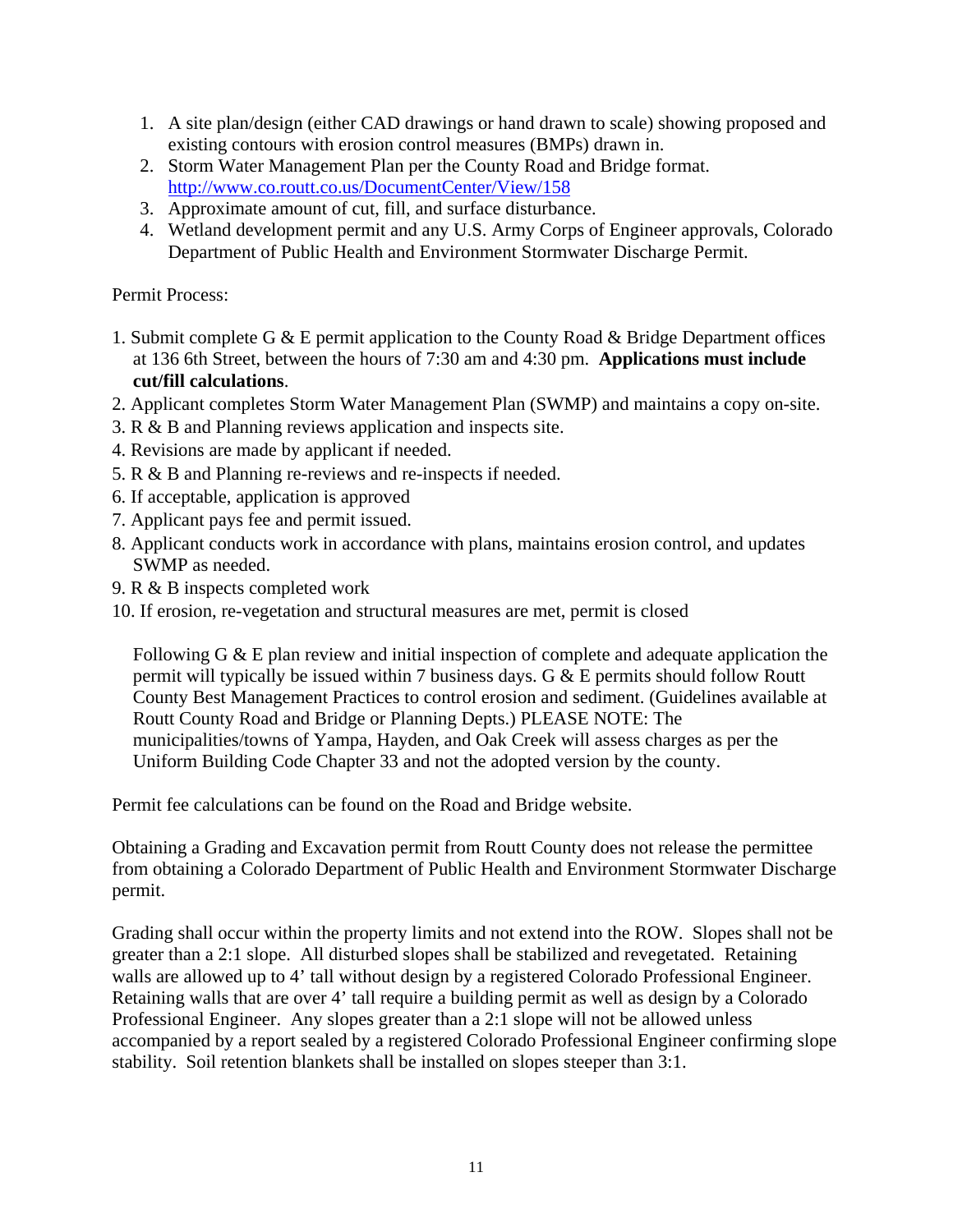# **Fencing**

Property owners are required to install fences inside private property line and not on the ROW line to allow for roadway maintenance and snow storage.

# **Mailboxes**

Mailboxes installed in the ROW must meet Routt County's specifications. A Mailbox installation permit from the Road and Bridge Department must be obtained and approved prior to emplacement of the mailbox. See detail for installation.

Mailbox clusters can be obtained from the Post Office if three or more addresses are located within half of a mile. The cost of mail boxes, as well as the responsibility of keeping the boxes clear of snow is the responsibility of the owner.

|                 | DISTANCE OFF ROAD PLACEMENT    | <b>HEIGHT PLACEMENT</b> |                     |  |  |  |
|-----------------|--------------------------------|-------------------------|---------------------|--|--|--|
|                 |                                |                         |                     |  |  |  |
|                 |                                |                         |                     |  |  |  |
|                 |                                |                         |                     |  |  |  |
|                 |                                |                         |                     |  |  |  |
|                 |                                |                         |                     |  |  |  |
|                 | COUNTY ROAD                    | <b>MAILBOX</b>          |                     |  |  |  |
| <b>DRIVEWAY</b> |                                |                         |                     |  |  |  |
|                 |                                |                         |                     |  |  |  |
|                 |                                |                         | FROM BOTTOM OF      |  |  |  |
|                 |                                |                         | MAIL BOX TO TOP OF  |  |  |  |
| Mailbox         |                                |                         | ROAD SURFACE AT 42" |  |  |  |
|                 |                                |                         |                     |  |  |  |
|                 | 22' from Front of support post |                         |                     |  |  |  |
|                 | to centerline of road          |                         | <b>ROAD SURFACE</b> |  |  |  |
|                 |                                |                         |                     |  |  |  |
|                 |                                |                         |                     |  |  |  |
|                 |                                |                         |                     |  |  |  |
|                 |                                |                         |                     |  |  |  |

# **Driveways**

Any new access and any modification of an existing access to a County Road or ROW shall obtain an access permit from the Road and Bridge Department. Approval must be approved by the Road and Bridge Department and granted via an access permit.

#### 1. **Access**

 No more than one access approach shall be provided to an individual parcel or to contiguous parcels under the same ownership unless it can be shown that additional accesses would be significantly beneficial to the safety and operation of the road or the local circulation. When two different roads can access a parcel, driveway access shall be on the road with the lowest functional classification or lowest ADT. Sight distance will determine the final access location. Driveways must intersect the public roadway at a 90<sup>°</sup> angle to the center of road.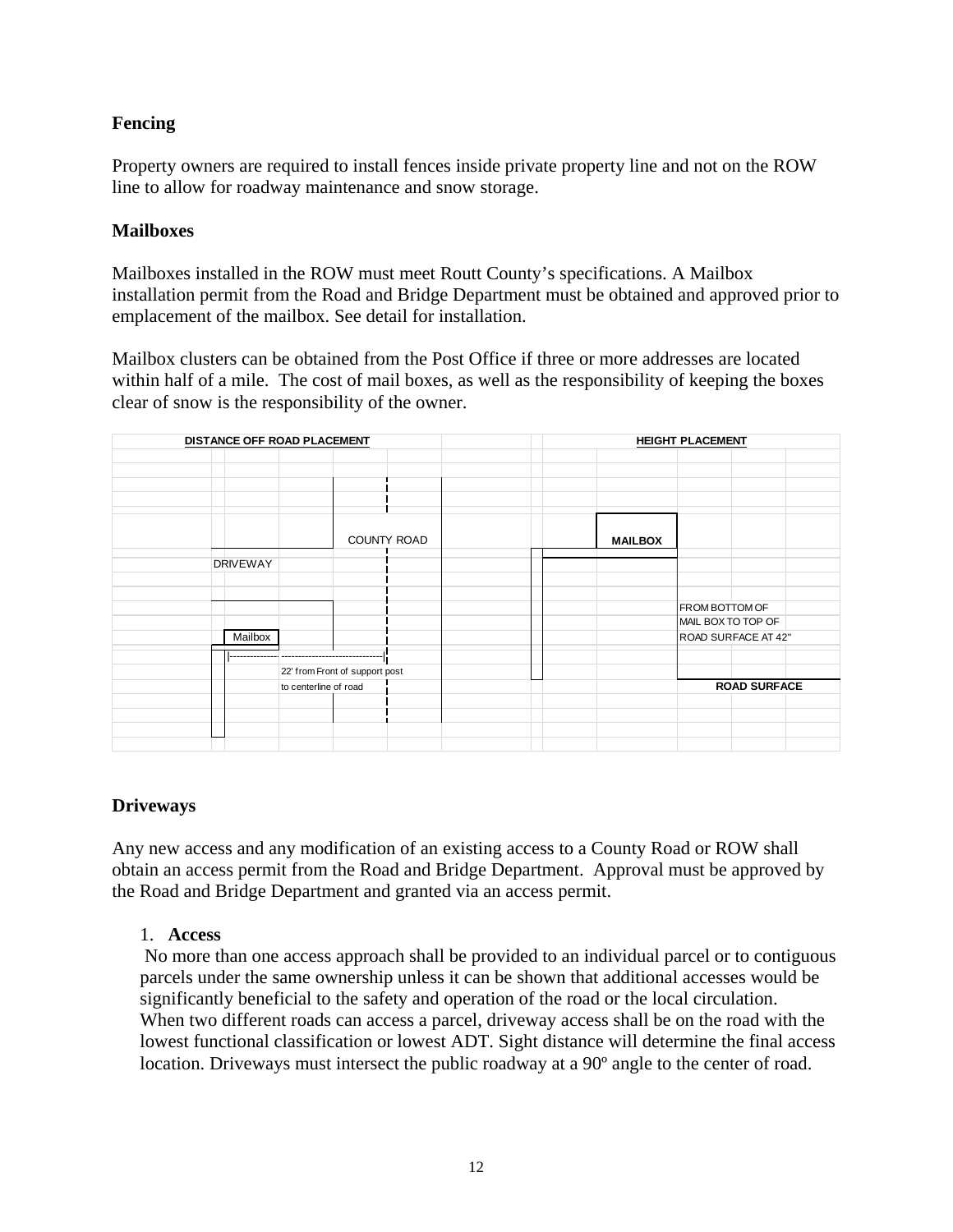Per the Routt County Zoning Regulations (5.6.2 - 5.8) and rural fire standards driveway and common road widths are as follows:

A driveway serving **ONE** dwelling unit shall be a minimum of 12' wide.

A driveway serving **TWO** dwelling units shall be a minimum of 16' wide.

A driveway serving **THREE** or more dwelling units is considered a common road and shall be a minimum of 24' wide.

# SUGGESTED SIGHT DISTANCE FOR INTERSECTIONS DISTANCE BETWEEN ACCESS POINTS

Design Speed, Posted Limit or  $85<sup>th</sup>$  percentile whichever is greatest

| $50$ mph | 500 feet |
|----------|----------|
| $40$ mph | 400 feet |
| $30$ mph | 300 feet |
| $20$ mph | 200 feet |

- 2. All driveways and approaches shall be constructed so that they do not interfere with the drainage system of the roadway. The applicant will be required to pay for and install drainage structures at access points, which will become an integral part of the existing drainage system. Maintenance of the drainage improvements is the responsibility of the property owner using the access. No Driveway shall drain directly onto a county road. Driveway culverts for drainage shall not be less than 18 inches in diameter, unless expressly approved by the Road and Bridge Department representative during the preliminary inspection for a Right of Way Improvement Permit. Corrugated metal culverts are the standard. Alternative materials will be evaluated on a case by case basis.
- 3. Driveway culverts are required unless directed by Road and Bridge engineer or inspector. Culvert must be in line with roadside ditch. If the culvert must be deviated from a straight line, the applicant must present a petition for the construction of a swale to be approved by the Road and Bridge Department. Bends in culverts are not permitted.
- 4. Driveways serving up to two dwelling units shall have a minimum width of 20 feet within the county right of way. The driveway shall be constructed to match the grade at the shoulder of the road. The grade of the entrance shall slope downward and away from the road surface at the same rate as the normal cross slope (4% maximum) and for a distance of at least 25 feet from the edge of the traveled way.
- 5. A paved driveway may not be extended into the ROW on a graveled road. For a paved driveway accessing a paved road, pavement must be at or 1" below the roadway grade.
- 6. Driveways shall be surfaced with a minimum of 4" of 3" minus base and receive a surface or  $1-1/2$ " – 3/4" base course meeting CDOT standards.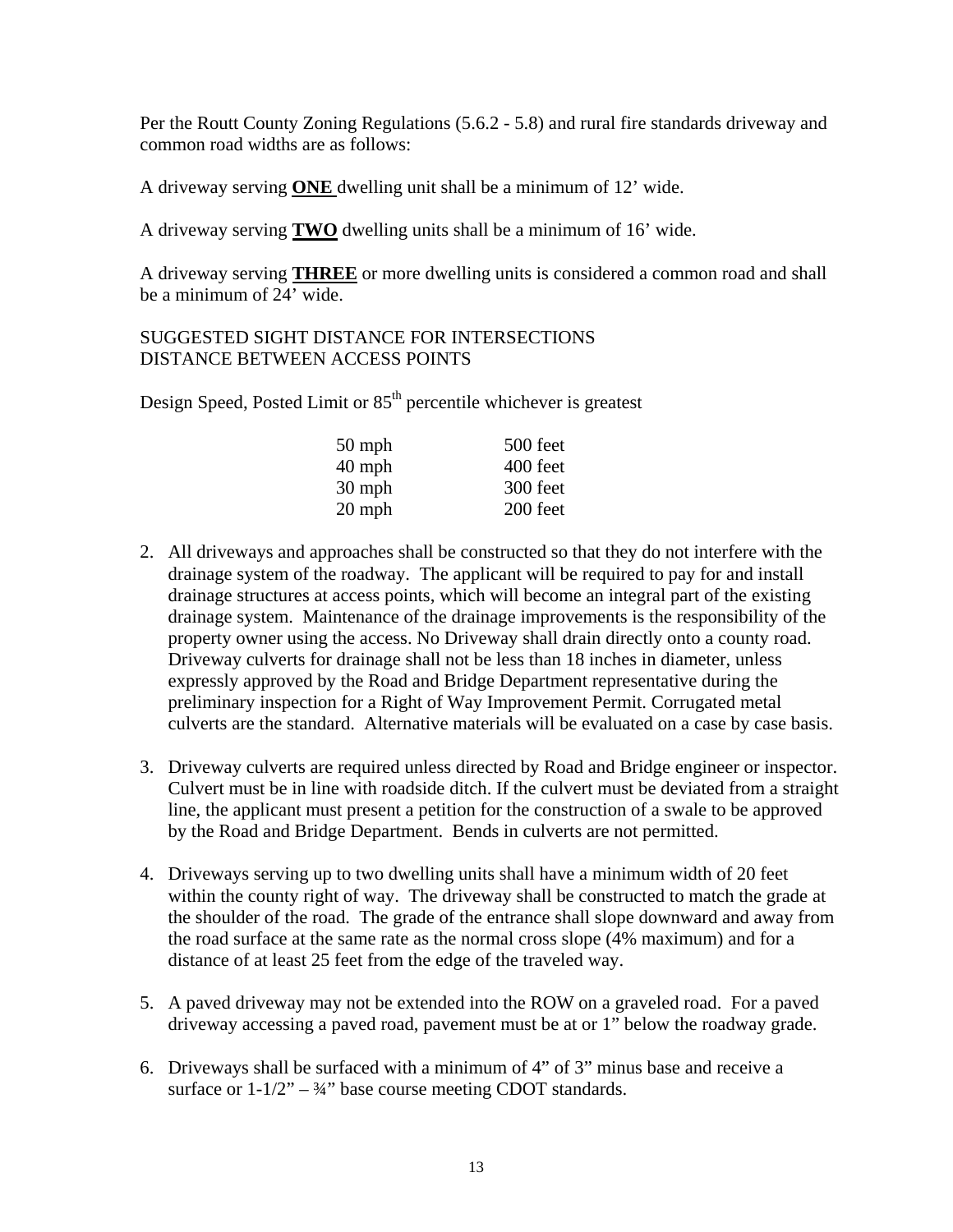It is encouraged, if the driveway is being constructed within a platted ROW that will eventually become a common road in a subdivision; that it be constructed offset from the centerline of the ROW to ensure when the common road is built that the common road can be located in the center of the platted ROW.

See the attached driveway detail for dimensions and standards for drive way construction.

### **Revegetation and Erosion Control**

All construction sites and disturbed areas shall be revegetated no more than 30 days after completion of the grading work. Revegetation shall include application of either native seed, lawn seed, sod, and mulch or a soil retention blanket.

Seed mix shall be submitted to the County Engineer prior to application for approval. All seed shall be certified weed seed free. The seeding season shall follow the dates put forth in the Colorado Department of Transportation Standard Specifications for Road and Bridge Construction section 212.03. An acceptable seed mix for revegetation is as follows and shall be applied at a minimum rate of 15 PLS/Ac :

| Aggressive Dry Land Mix        | PLS |
|--------------------------------|-----|
| <b>Western Wheatgrass</b>      | 10% |
| <b>Intermediate Wheatgrass</b> | 20% |
| Russian Wildrye                | 20% |
| <b>Slender Wheatgrass</b>      | 40% |
| <b>Green Needlegrass</b>       | 10% |

Other seed mixes shall be approved by the Road and Bridge engineer prior to seed mix use.

If lawns are disturbed, the contractor shall be responsible for restoration that is acceptable to the property owner and must include noxious weed control.

Straw Mulch, Hay Mulch, Wood Straw, Hydraulic Mulch are acceptable forms of mulch that can be applied to reseeded areas. Straw and hay mulch shall be mechanically crimped into the soil to avoid blowing away. Wood straw shall be applied such that at least 70% of the ground is covered. Hydraulic mulch shall be applied such that it is uniform to the slope it is being applied to per the manufacturer's recommendations. All mulch shall be certified weed free per the Colorado Department of Transportation Standard Specifications for Road and Bridge Construction. Mulch shall not be applied to slopes greater than 3:1.

Soil retention blankets shall be installed on slopes steeper than 3:1. Excelsior and coconut blankets are acceptable types of soil retention blanket that can be used. The coconut and excelsior blanket shall have a functional life of up to 24 months and shall be 100%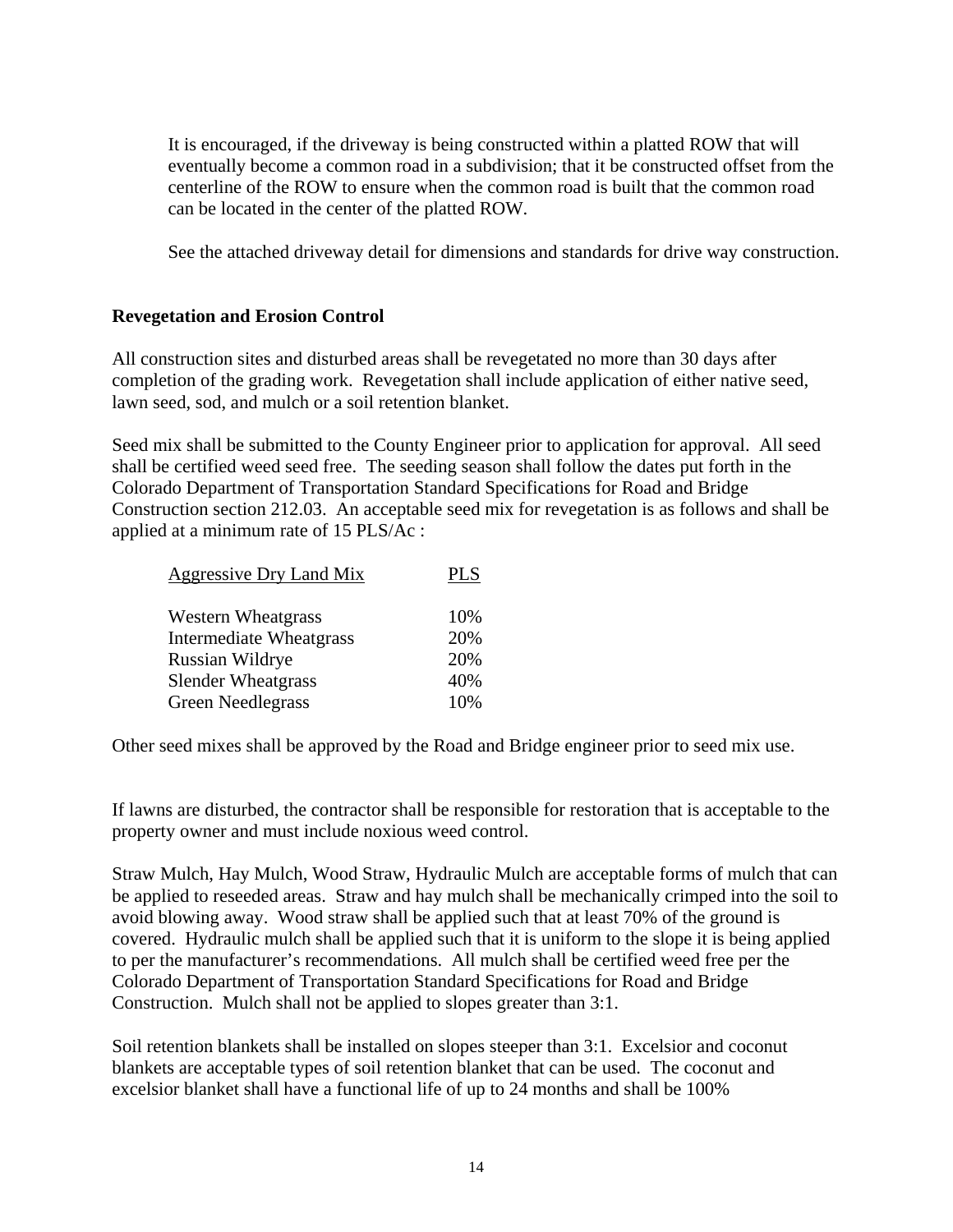biodegradable. Blankets shall be pinned or stapled to the slopes using pins or staples made of wire with a minimum 0.091 inch diameter. Staples shall be "U" shaped and shall have 6" long legs. "T" shaped pins shall have a minimum length of 8-inches after bending. The bar of the "T" shall be at least 4 inches long with the single wire and bent down approximately ¾-inch. Staples and pins shall be placed per manufacture's recommendations.

All revegetation materials shall be submitted to the Road and Bridge Department for acceptance prior to application.

# **Bridges**

Major structures or bridges in Routt County are classified as any structure that has a span greater than 20'. The bridges in Routt County are inspected every two years by a private consultant selected by the Colorado Department of Transportation. This inspection is mandated by the Federal Highway Administration.

All bridge replacements in Routt County shall be designed using the most economical girder section and shall follow the latest edition of the Colorado Bridge Design Manual and applicable design memos. Bridge width and materials will be determined at the time of the bridge design. Typically, major structures on the county roads shall be designed to pass the 500 year storm and shall have a width of 33' from outside of curb to outside of curb. The bridges shall have a waterproofed concrete deck and shall be paved with a minimum of 2" of hot mix asphalt.

# **Drainage**

For new development, redevelopment and significant changes to a parcel, a drainage study produced by a registered Colorado Engineer must be submitted for review to ensure adequate storm drainage system analysis and appropriate drainage design. The analysis and design shall meet or exceed the criteria set forth by the City of Steamboat Springs and or the Urban Drainage and Flood Control District's *Urban Drainage Control Manual.* 

In general, any project (new, redevelopment, or significant changes to a parcel) that alters stormwater drainage from existing conditions, including increasing impervious area, shall be required to evaluate the changes in a drainage report including a Stormwater Quality Plan and provide mitigation as needed. Existing parcels undergoing redevelopment or significant changes that do not alter stormwater drainage are required to identify this in the form of a drainage letter. The letter shall identify and show how the stormwater runoff is not being affected.

Culverts shall be designed and sized per the City of Steamboat Springs Drainage Criteria. Generally new culverts being replaced under County Road shall be designed to the 100-yr storm with 1' of freeboard.

# **Striping**

Striping shall be done according to the MUTCD. All materials shall be a 100% acrylic type, low VOC fast drying, ready-mixed waterborne traffic line paint. The paints shall be suitable for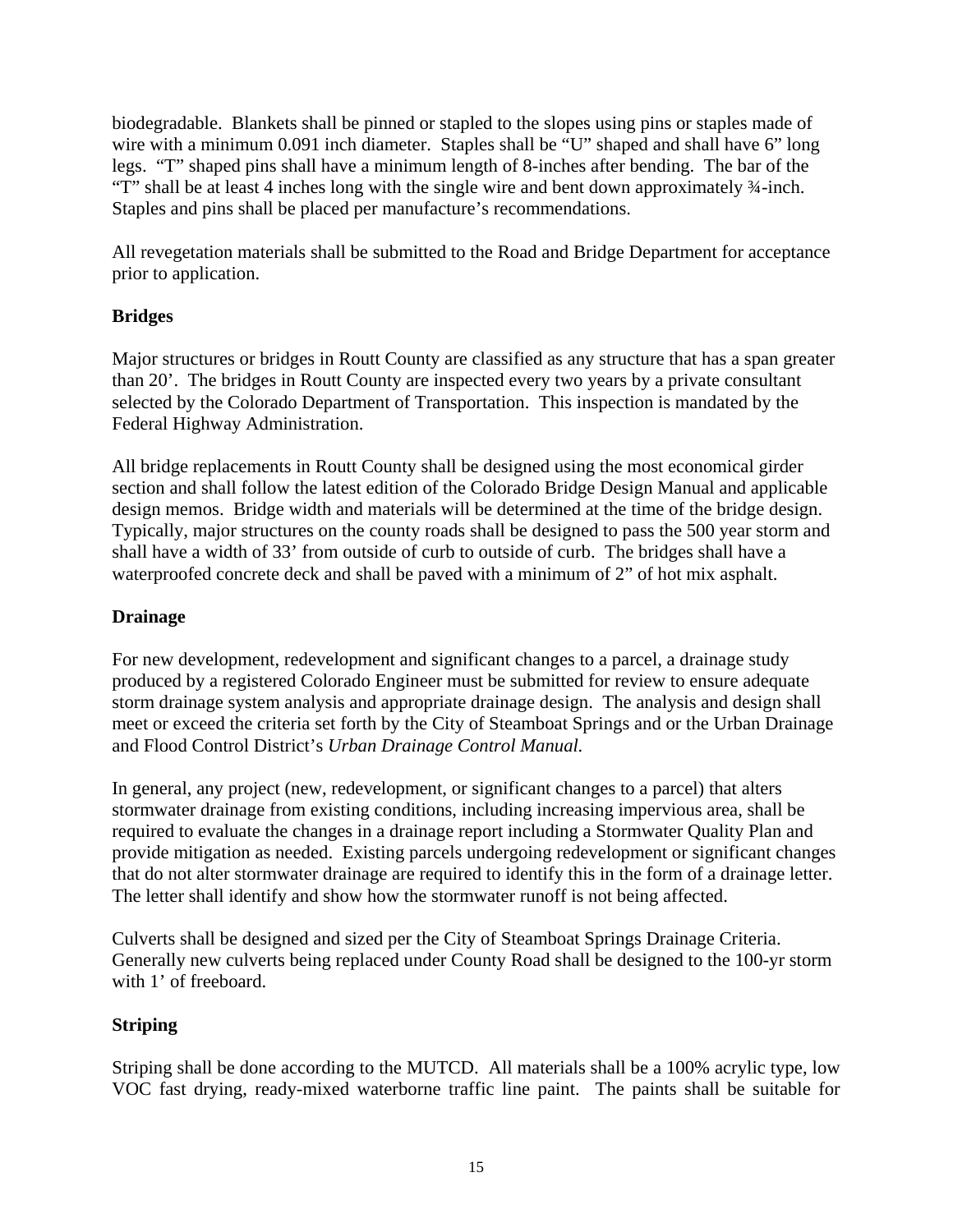application to either asphaltic or Portland cement concrete pavements. The lines shall be applied with airless or air assisted spray equipment or equivalent designed for roadway applications. The maximum drying time of 20 minutes shall not be exceeded. The paint must be reflectorized for night visibility with drop-on-beads at an equivalent rate of six (6) pounds per gallon. The paint shall not contain more than .06% of lead or chromium for yellow and 0% for white. The coverage shall be 100-110 square feet per gallon at 15 mils wet film thickness. The paved sections of roads shall be striped per the attached striping list.

# **Traffic and Road Engineering Studies**

All development is required to mitigate its traffic impacts to the County Roads.

According to the Routt County Planning Department application checklists a Traffic Impact Study may be required by the Road and Bridge Department. If the new general use of the parcel of land increases traffic to the County road by 20% or less if traffic increases the road above a design threshold for improvement (such as dust suppression, paving, additional gravel or auxiliary lanes) a Traffic Impact and or a Road Engineering Study will be required.

A Traffic Impact Study evaluates the effects a particular project's traffic will have on the County Road network and makes recommendations to mitigate impacts such as signage, signalization, addition of turning lanes, etc. The traffic impact study shall be provided at the cost of the developer with the planning application and shall be performed by a registered Colorado Professional Engineer.

A Road Engineering Study evaluates the effects a particular project's traffic will have on the road system structure and makes recommendations to mitigate impacts such as road widening, additional gravel or pavement to increase road structure, signage, adding of auxiliary lanes or intersection improvements, etc. Road engineering studies shall be performed by the Routt County Road and Bridge on-call engineer at the cost of the developer. The scope of work performed by the engineer is as follows:

- Kick off meeting and Site Visit
- Data collection
- Geotechnical investigation
- Traffic generation and distribution
- Traffic impact analysis
- Traffic mitigation measures
- Final report documentation
- Level 2 CDOT traffic impact study (if needed)
- Planning Commission and Board of County Commissioners Meeting (if needed)

The applicant shall provide the Road and Bridge Department with a Transportation Overview prior to the start of the Road Engineering study. A transportation overview is a letter prepared by an applicant that includes a detailed description and a map of the proposed access route,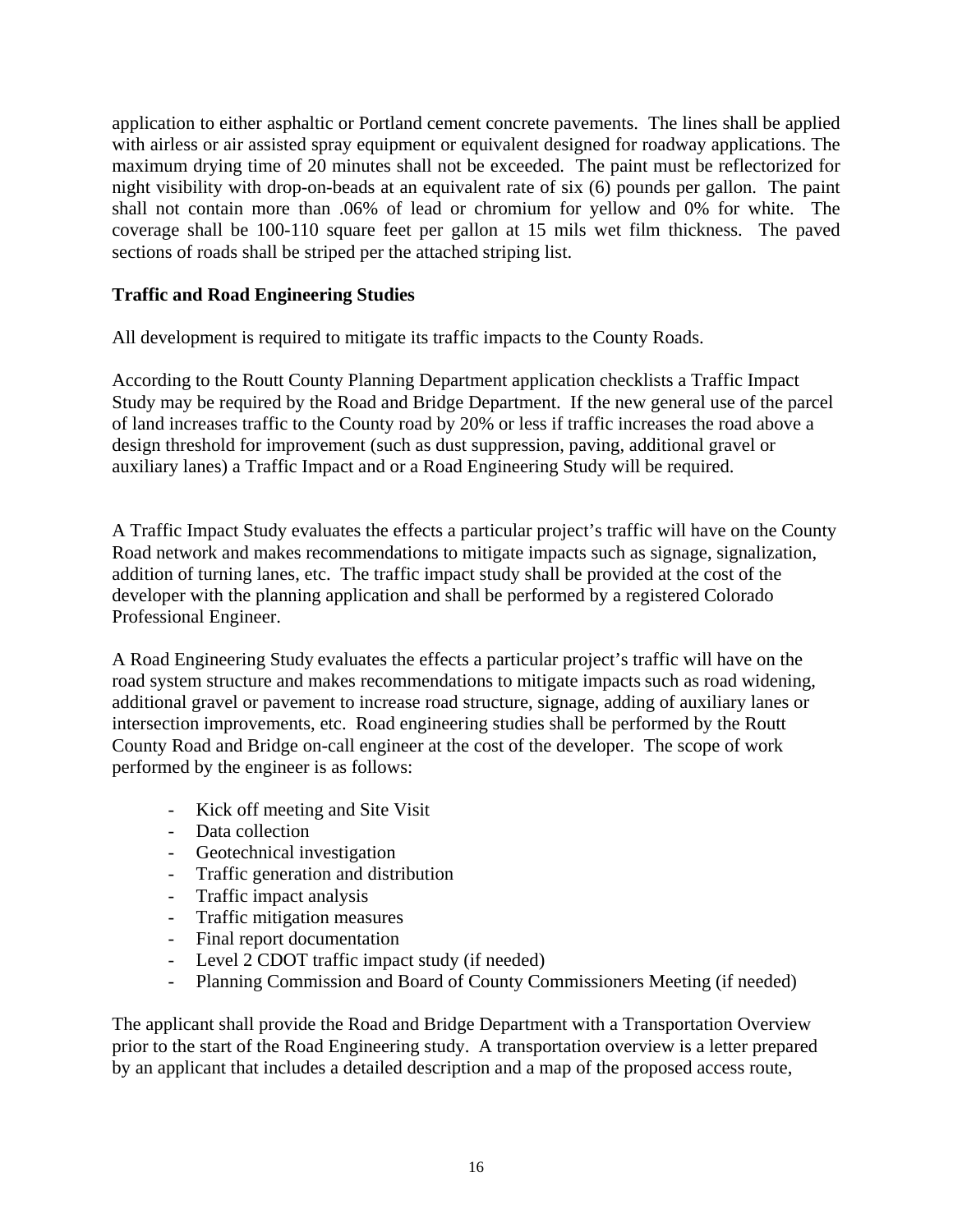traffic circulation plan, and vehicle information (type, size, weight, number, and frequency of vehicles, etc.) Examples can be obtained from the Road and Bridge Department.

When the Transportation Overview is provided, the Road and Bridge Department will obtain a proposal from the on-call engineer to perform the road engineering study. The on-call engineer has 2 weeks to provide the proposal after the Transportation Overview is provided. The applicant and the county will review the proposal prior to drafting a reimbursement agreement.

Applicant will enter into a reimbursement agreement with the County and provide a signed copy of the agreement as well as a check made out to Routt County in the amount of the proposal prior to final signature by the commissioners.

After the reimbursement agreement is signed, the engineer has 8-10 weeks to finish the report. The report is distributed to the applicant for review and comment. The report is also reviewed by the Road and Bridge Department and comments are made. Once all comments for the report have been addressed the engineer has two weeks to correct comments and provide a final sealed draft of the report.

# **Plats**

Plats are generally submitted to the planning department for changes of lot lines, subdivisions, replatting of properties, etc. At a minimum the plat shall contain the following information:

- Indicate all road names and provide dimensions for the width of all rights-of-way for new and existing roads.
- Describe the purpose, widths and locations of all easements and abutting easements.
- Name of the proposed subdivision or parcel ownership.
- A general legal description including section, township, range,  $6<sup>th</sup>$  Prime Meridian, and Routt County, CO
- Total acreage
- Preparation date and date of revisions, if applicable
- North arrow
- Written and graphic scale
- Vicinity map
- A written legal description of the parcel
- Display ties to section corners
- Accurately locate 100-yr floodplain and other water or drainageways
- Include plat notes explaining information pertinent to the ownership of tracts, reference any agreements, conservations easements, maintenance responsibility of roads, easements and tracts.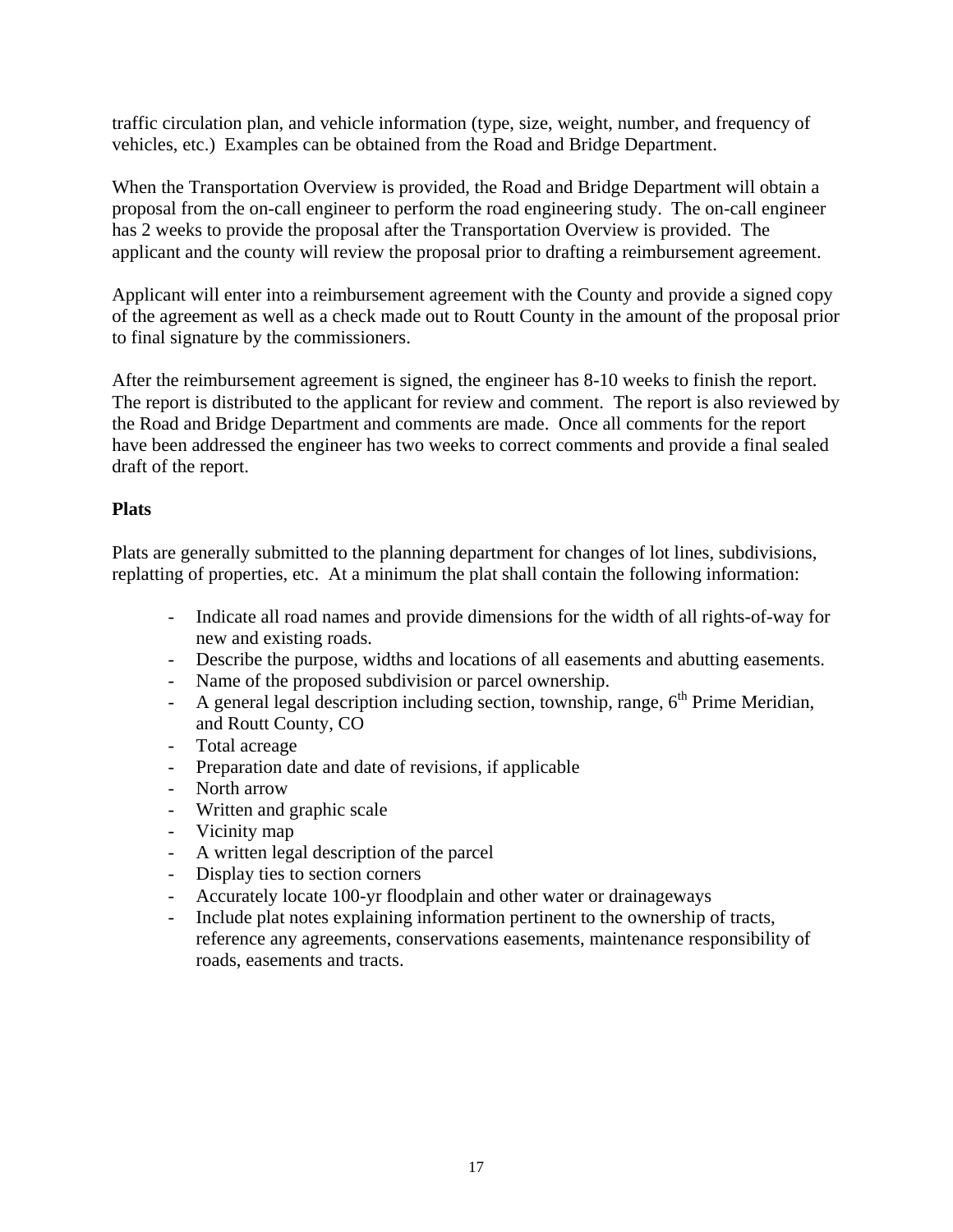#### **Planning Department Permits**

The Routt County Road and Bridge department is a referral agency to the Routt County Planning Department. Most planning applications are submitted to the Road and Bridge Department, via the Planning Department for review. Below is a general outline of what is checked during a planning permit review by the Road and Bridge Department.

#### **ROADS**

- 1. Are the roads designed to our standard widths?
- 2. Is our Right of Way shown on the plans and is all construction contained within the Right of Way (ROW)?
- 3. Does the new road connect to our road at a right angle? If not what is the reason it does not?
- 4. Does the grade of the road meet our specifications? Is the grade called out?
- 5. Is the structure of the road shown on the plans? (cross section)
- 6. Are the curve radii shown? Do they meet our minimum specifications?
- 7. Does the road comply with the fire district that it falls in?
- 8. Is the road affected in a way that a Roadway Impact Study is necessary? If so, is the study with the plans?

#### **DRIVEWAYS**

- 1. Is the length of the driveway shown?
	- a. If the driveway is greater than 150' does it have a turnaround?
	- b. If the driveway is greater than 200' does it have turnouts?
- 2. Is the grade of the driveway shown?
- 3. Is the width of the driveway shown?
- 4. Is the connection to the county or private road per our specifications?
- 5. Is the structure of the driveway shown? Is there an cross section or notes about driveway structure?
- 6. Are culverts shown in the right places? Do the sizes and material meet our minimum standard?
- 7. If the driveway has a curve is the radius shown and is it to our minimum?
- 8. Does the turnaround and/or turnouts meet our specifications?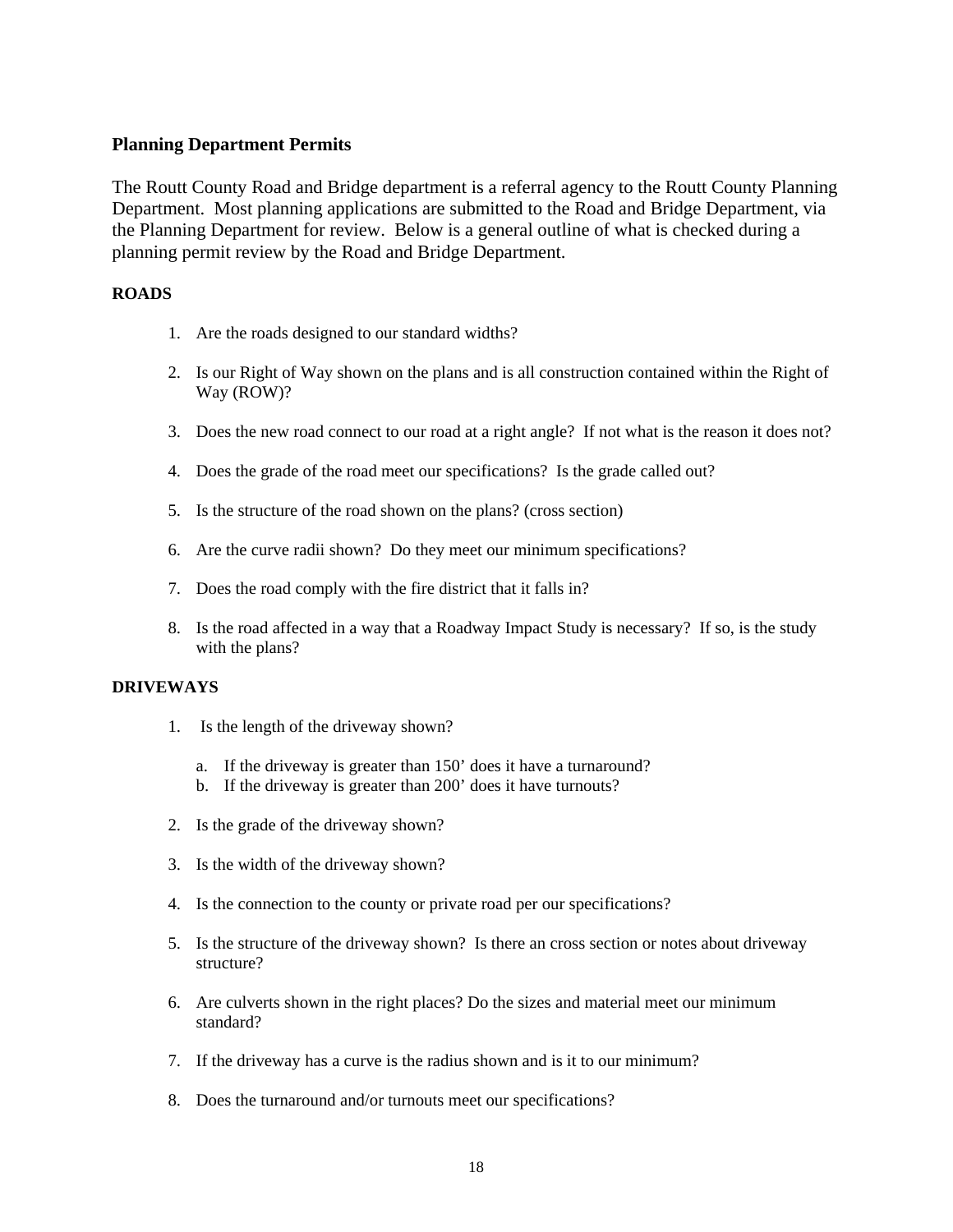9. Is there adequate sight distances?

#### **PERMITS**

- 1. Have long lead time permits been applied for? Should include but are not limited to:
	- a. Grading and Excavation Permit
	- b. Driveway
	- c. ROW Access
	- d. US Army Corps of Engineers permits
	- e. CDPHE Stormwater Management Plan
	- f. CDPHE Fugitive Dust Permit
	- g. Local Water and Sanitation Districts

#### **OVERALL SITE PLANS**

- 1. Does the plan clearly show contours for the proposed and existing contours? Are the contours labeled?
- 2. Are the slopes 2:1 or less?
- 3. Is the total area of disturbance shown on the site plan?
- 4. Is the developed area near a waterway?
	- a. Are the wetlands shown?
	- b. Is the 100-yr flood plain shown?
- 5. Does the plan show important existing features?
	- a. Phone lines
	- b. Waterlines
	- c. Wells
	- d. Septic
	- e. Electrical
	- f. Outbuildings, Corrals
	- g. Proposed building footprints
	- h. Existing Fences
	- i. Existing Culverts and sizes
	- j. Existing Ponds
	- k. Existing irrigation hydrants
	- l. Etc
- 6. Is a vicinity map shown?

#### **GENERAL PLAN COMMENTS**

- 1. If a roadway plan and profile is shown do the vertical and horizontal curves work for the design speed?
- 2. Are the extents and elevations of the 100-yr water surface shown on plans, if by a creek or river?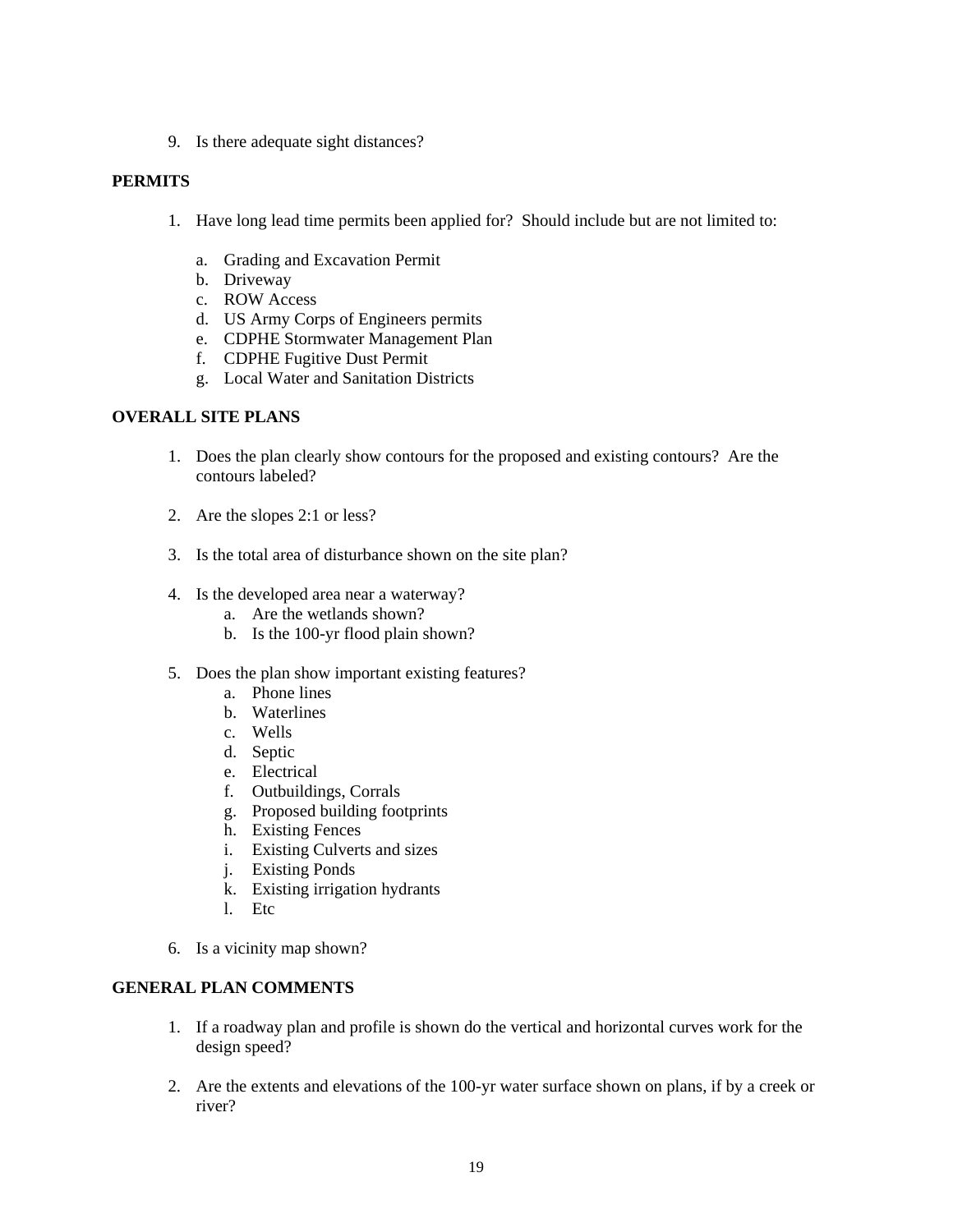- 3. Is a Traffic Impact Study necessary? Is it with the plans for review?
- 4. Is a drainage report or drainage letter included with a plan that includes a replacement or addition of a culvert or bridge?
- 5. Is the culvert size supported with calculations?
- 6. Are the temporary construction easements shown if needed?
- 7. Are all easements on property shown for any utility that might require an easement? (i.e. major pipeline, drainage, water or sanitary sewer)
- 8. Do plan call outs match? For example:
	- a. If a pipe or other object is shown on two different plan sheets are they called out the same?
	- b. Are pipe sizes inverts or slopes called out the same on the multiple pages?
	- c. Do the call outs in a profile match what is called out in the plan view?
- 9. Are existing tie in elevations confirmed with data we have?
- 10. Are pipe slopes correctly calculated?
- 11. Does the work fall within an area that has surface occupancy restrictions? Does the project schedule fit within restricted dates?
- 12. Does the site need a NEPA study? Is that underway?
- 13. If the plan is asking for more than one access do the accesses meet state and local access plans and specifications?
- 14. Is erosion control shown?
- 15. Does the erosion control make sense?
- 16. Is access to the site apparent?
- 17. Erosion control at a minimum should show:
	- a. Staging area
	- b. Concrete washout (if applicable)
	- c. Silt fence or waddles
	- d. Vehicle tracking pads (if applicable)
	- e. Revegetation seed mix (make sure it is okay with weed department).
	- f. Check dams in ditches and swales
	- g. Inlet and outlet protection
	- h. Stream bank or wetland revegetation plan (if applicable)
- 18. If applicable, is riprap adequately sized?
- 19. Have the plans been reviewed by the Weed Department?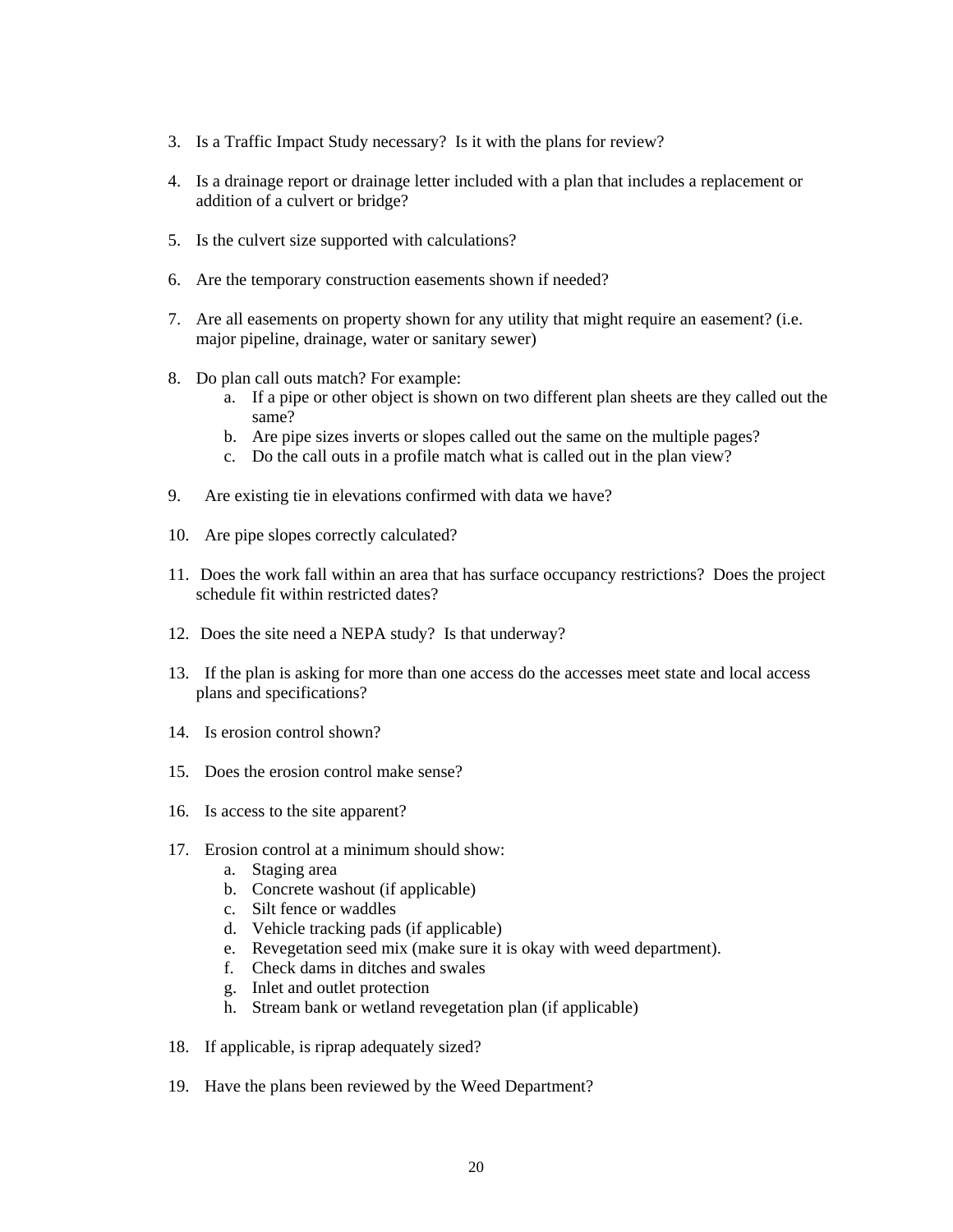- 20. No signs are allowed in the ROW without Road and Bridge and Planning Department approval
- 21. Are signs per the MUTCD?
- 22. All plans should be reviewed against the zoning, subdivision, and roadway standards for roads every time a planning review is given to Road and Bridge.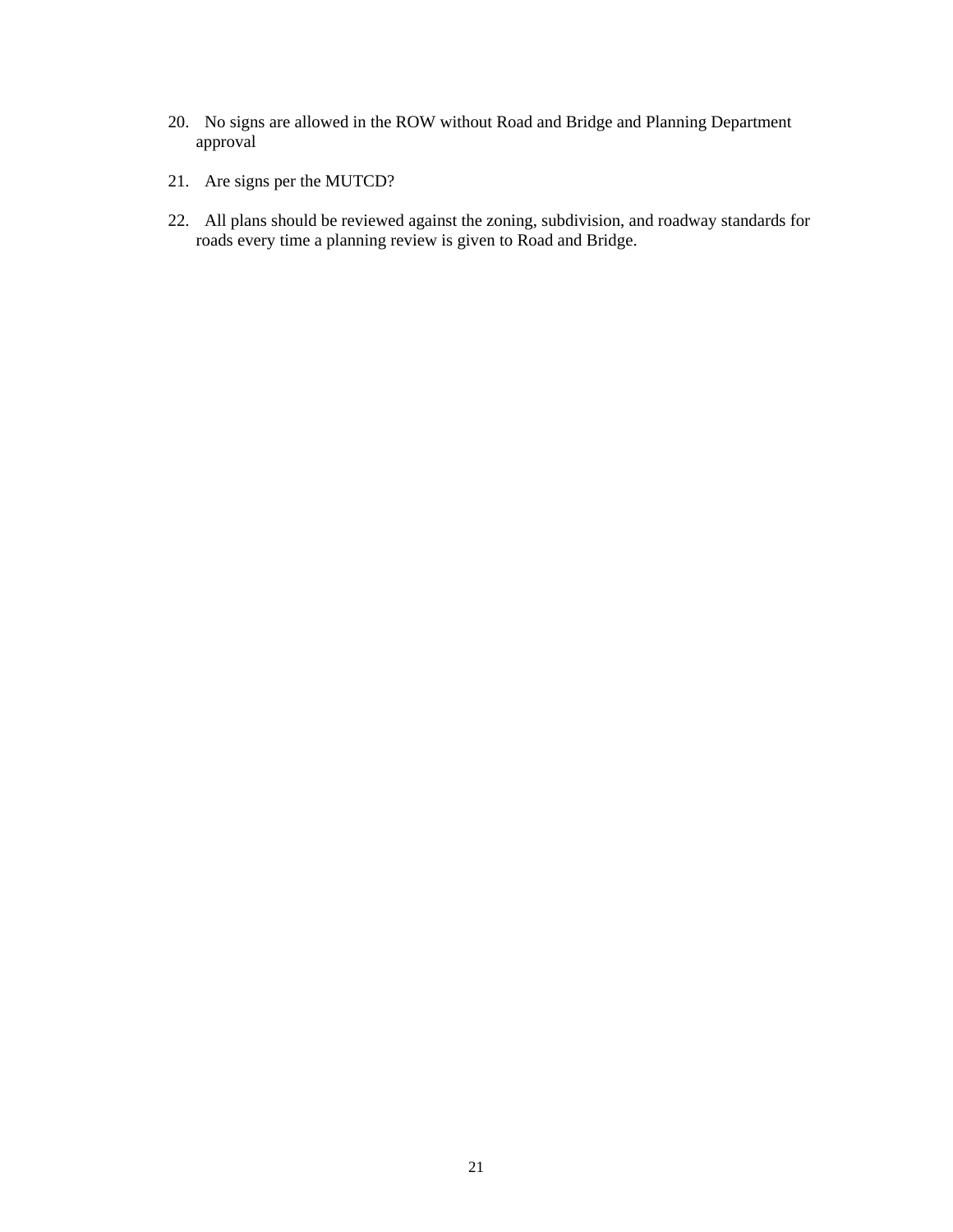# **Standards and Details**

**Typical Roadway Section Fire Hydrant Bench Detail Road Striping Standards Driveway Standards Cul-De-Sac and Turnout Details**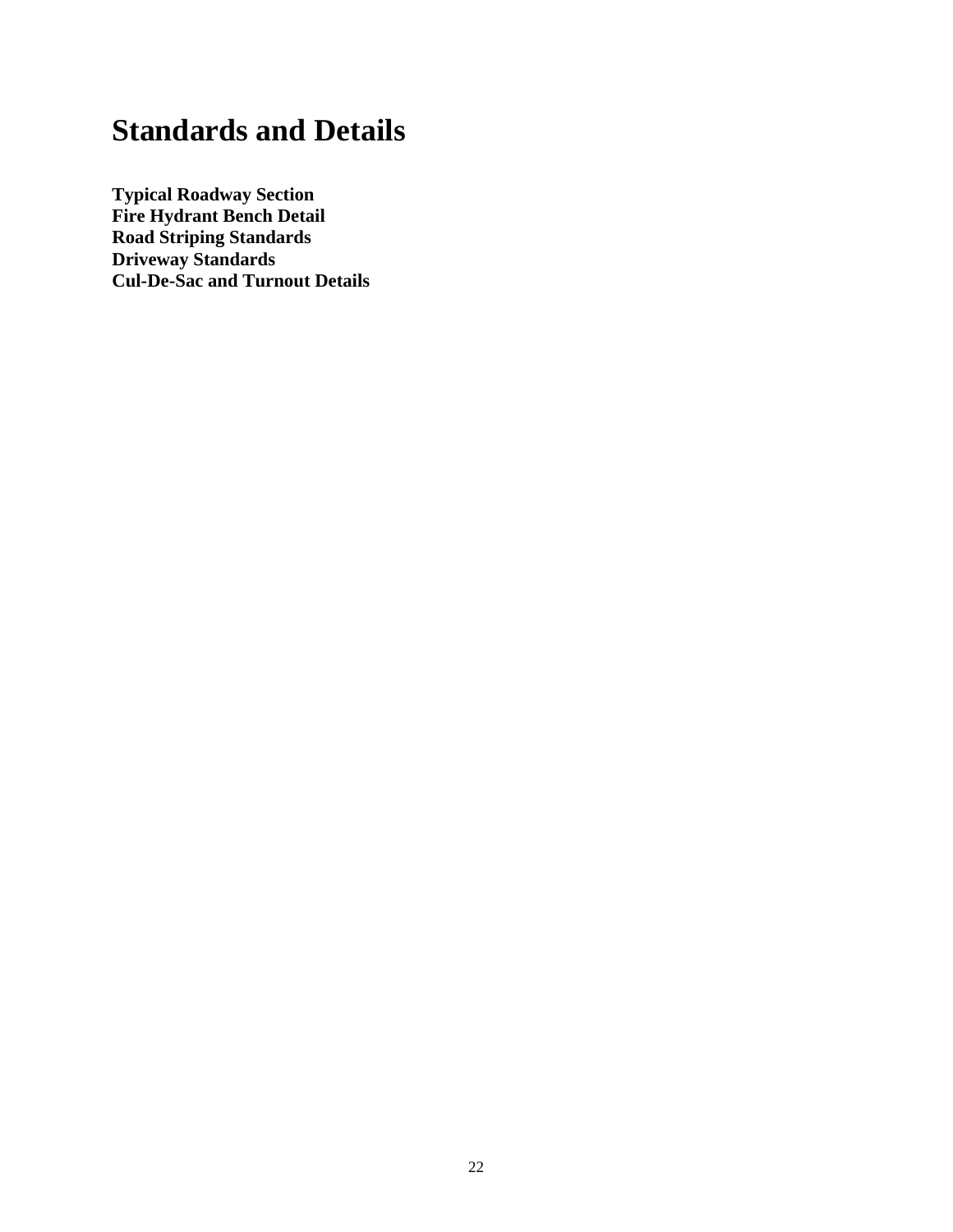

| OUTT COUNTY:                                                                              |
|-------------------------------------------------------------------------------------------|
| :0AD & BRIDGE                                                                             |
| <b>EPARTMENT</b>                                                                          |
| 1.36 Sth Street<br>P.O. BOX 773598<br>STEAMBOAT SPRINGS, COLORADO 80477<br>(970) 879-0831 |
| CONTACT: MICHAEL T. MORDI. P.E.                                                           |
|                                                                                           |
|                                                                                           |

 $\circlearrowright$ 

# **NON** BRIDGE  $\bigcirc$  $\boxed{\underline{\qquad \qquad }}$  $\begin{array}{c}\n\overline{C} \\
\overline{C} \\
\overline{C} \\
\overline{C}\n\end{array}$ ROAD STANDARDS  $\Box$  $P|CA|$  $\overline{\Omega}$ YT TYF<br>County  $\triangleleft$ ADW/  $\bigcirc$  $\Omega$  $1.12.15$ )ate\_ **MTM** Drawn By. **Reviewed By**  $N/A$ Revisions Sheet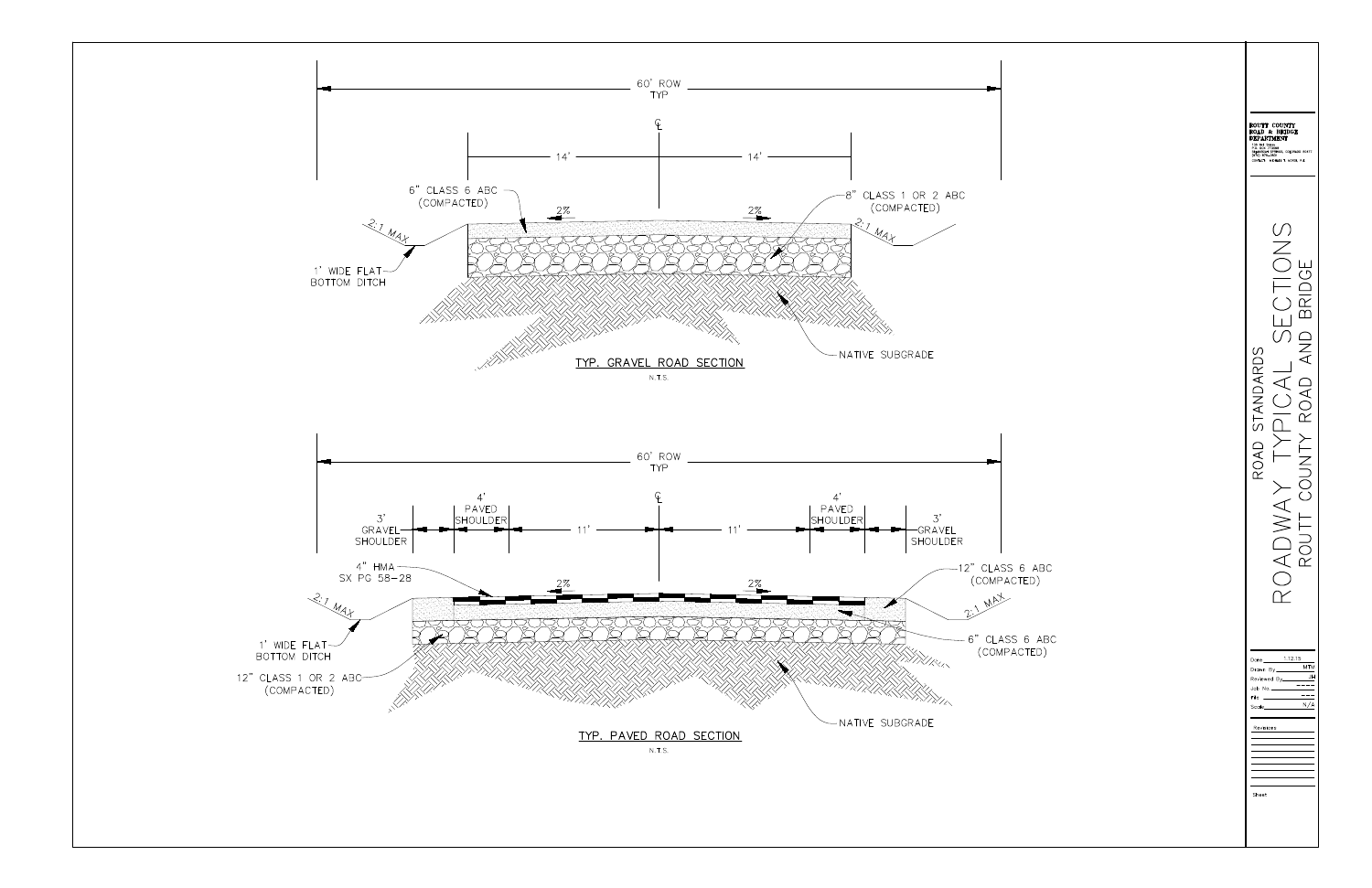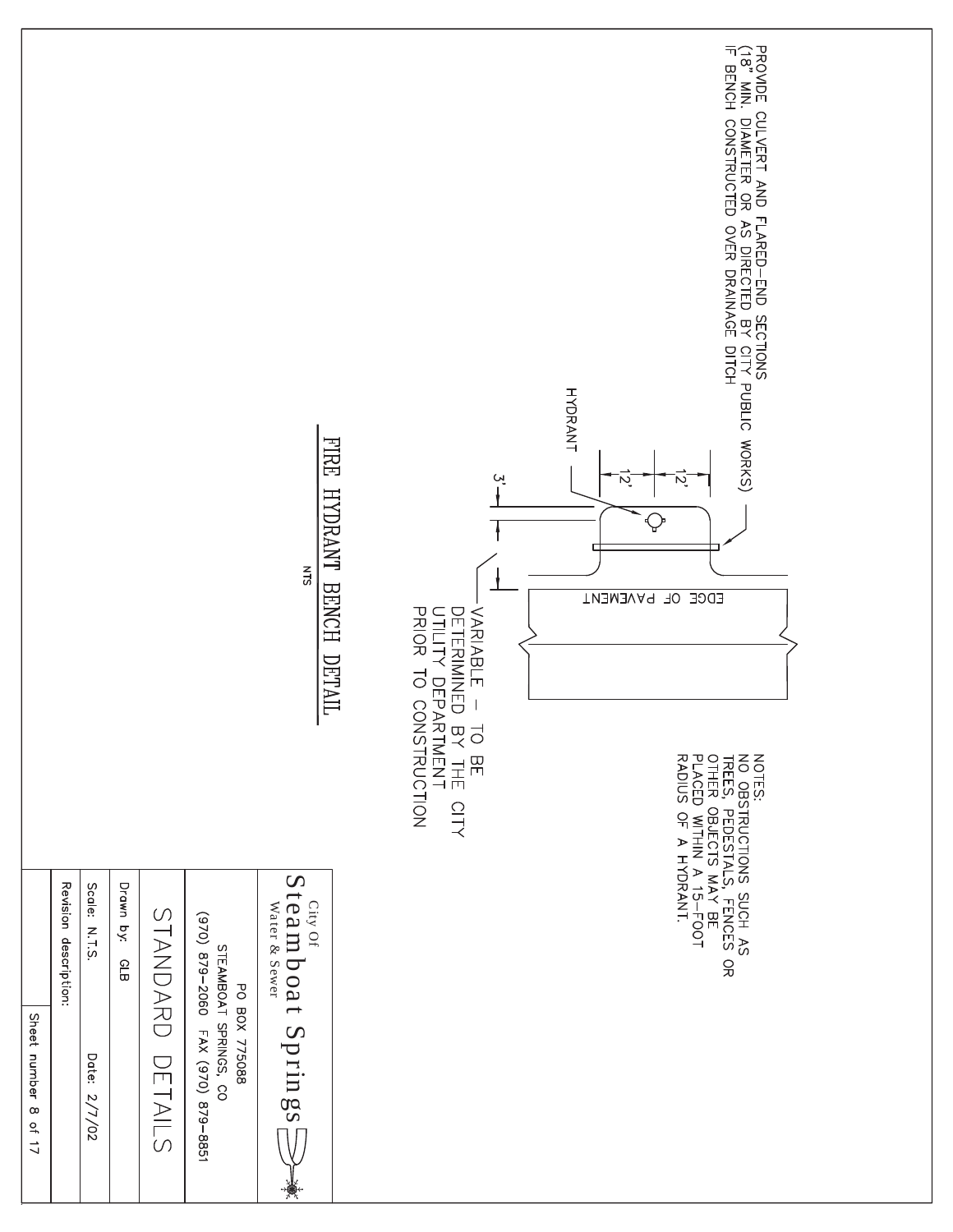|                 |                                                          |               |                         | CENTERLINE CENTERLINE   |                         | TURN TURN LANE                                                                                              | SPECIAL         |
|-----------------|----------------------------------------------------------|---------------|-------------------------|-------------------------|-------------------------|-------------------------------------------------------------------------------------------------------------|-----------------|
| <b>RCR</b>      | <b>DESCRIPTION</b>                                       | <b>LENGTH</b> | <b>ONLY</b>             | & FOGLINE               |                         | LANES LOCATIONS                                                                                             | <b>STRIPING</b> |
| 37              | <b>CRANDALL ST</b>                                       | 0.40          |                         |                         | N                       |                                                                                                             |                 |
| $\overline{78}$ | <b>FREDERICKSON HILL</b>                                 | 1.00          |                         |                         | N                       |                                                                                                             |                 |
|                 |                                                          |               |                         |                         |                         | 1- INT CR 14&16 LEFT TURN, 2- LEFT<br>TURN FISHING AREA @ SP, 3- LEFT                                       |                 |
|                 |                                                          |               |                         |                         |                         | <b>TURN INTO SP ENTRANCE 4 - TURN</b>                                                                       |                 |
| 14              | HWY 131 SO TO HWY 131 N                                  | 11.00         |                         | $\mathbf{x}$            | Y                       | <b>ILANES INTO GRAVEL PIT</b>                                                                               | 11' LANES       |
| 14              | <b>TREEHAUS, BIKE PATH NEAR MT WERNER EXIT TO CR 14F</b> | 4.50          |                         | $\mathbf{x}$            | N                       |                                                                                                             | 10' LANES       |
| 14              | CR 14F TO CR 22                                          | 2.50          |                         | $\overline{\mathbf{x}}$ | $Y -$                   | <b>LEFT TURN ON TO CR 14</b>                                                                                | 10' LANES       |
| 14              | CR 35 TO HWY 131, HUDSPETH LANE                          | 2.00<br>26.80 | $\mathsf{X}$            |                         |                         |                                                                                                             | 11' LANES       |
| 27              | OAK CREEK TO HWY 40 NEAR HAYDEN                          |               |                         | $\overline{\mathbf{x}}$ | N                       |                                                                                                             | 11' LANES       |
| 33              | STEAMBOAT CITY LMTS TO CR 27                             | 18.60         |                         | $\mathsf{x}$            | N.                      |                                                                                                             |                 |
| 36              | SODA CREEK BRIDGE TO END OF PAVEMENT                     | 1.50          | X                       |                         | $\mathsf{N}$            |                                                                                                             |                 |
| 36              | STEAMBOAT CITY LMTS TO JUST BEFORE SODA CREEK BRDGE      | 2.25          |                         | $\overline{\mathbf{x}}$ | N                       |                                                                                                             | 10' LANES       |
| 129             | STEAMBOAT CITY LMTS NEAR AIRPORT TO END OF PAVEMENT      | 29.50         |                         | $\mathbf{x}$            | Y                       | 1 - TURN LANE BOTH SIDES @ SP<br>VISITOR CENTER, 2- LEFT TURN INTO<br>SP MAINT SHOP, 3 - LEFT TURN CR<br>62 | 11' LANES       |
|                 |                                                          |               |                         |                         |                         | LEFT TURN ON TO CR 35 GRAVEL                                                                                |                 |
| 14/35           | CR 22 TO TOP OF HILL TO INT CR 41&43                     | 3.25          | $\mathsf{X}$            |                         | Y                       | <b>SECTION</b>                                                                                              |                 |
| 36D             | STEAMBOAT CITY LIMITS TO CR 36 INT. (AMETHYST)           | 1.00          |                         | $\mathbf{x}$            | N <sub>1</sub>          |                                                                                                             | 10' LANES       |
| 51/51A          | HWY 40 TO HWY 40 (YVRA)                                  | 3.00          | $\times$                |                         | N                       |                                                                                                             |                 |
| 16              | CR 14 TO END OF PAVEMENT                                 | 2.20          |                         | $\overline{\mathbf{X}}$ | $\mathsf{N}$            |                                                                                                             | 11' LANES       |
| 22              | <b>BARTHOLOMEW LANE</b>                                  | 1.00          |                         | $\mathbf{x}$            | N                       |                                                                                                             | 10' LANES       |
| 32              | <b>FISH CRK FALLS RD</b>                                 | 2.30          | $\times$                |                         | N                       |                                                                                                             |                 |
| 41              | CR 35 INT TO TOP OF HILL                                 | 1.70          | $\pmb{\times}$          |                         | N                       |                                                                                                             |                 |
| 42              | HWY 40 TO END OF OIL                                     | 4.00          | X                       |                         | N                       |                                                                                                             |                 |
| 53              | SENECA HAUL RD INT TO END OF PAVEMENT                    | 6.30          | $\overline{\mathsf{x}}$ |                         | $\overline{\mathsf{N}}$ |                                                                                                             |                 |
| 53              | <b>RCR 65 TO SENECA HAUL ROAD</b>                        | 1.70          | $\overline{X}$          |                         | N                       |                                                                                                             |                 |
| 62              | CR 129 TO END OF PAVEMENT                                | 1.10          |                         | $\mathsf{x}$            | N.                      |                                                                                                             | 11' LANES       |
| 62              | CR 129. CLARK TO END OF PAVEMENT                         | 0.50          | X                       |                         | $\overline{N}$          |                                                                                                             |                 |
| 65              | CR 53 NEAR ELEMENTARY SCHOOL TO END OF PAVEMENT          | 2.00          | $\overline{X}$          |                         | N                       |                                                                                                             |                 |
|                 |                                                          |               |                         |                         |                         | LEFT TURN ONTO CR 179 @ CR 178                                                                              |                 |
| 178             | HWY 40 TO CR 179                                         | 0.50          | $\times$                |                         | Y                       | <b>INTERSECTION</b>                                                                                         |                 |
|                 |                                                          |               |                         |                         |                         | LEFT TURN ONTO CR 179 @ CR 178                                                                              |                 |
| 179             | MILNER TO END OF PAVEMENT                                | 2.00          | X                       |                         | Y                       | <b>INTERSECTION</b>                                                                                         |                 |
| 76/80           | HAYDEN CITY LIMITS TO TOP OF HILL (THE COG)              | 3.00          | $\times$                |                         | N                       |                                                                                                             |                 |
| $\overline{7}$  | YAMPA CITY LMTS TO END OF PAVEMENT                       | 6.50          | X                       |                         | N                       |                                                                                                             |                 |
| 18              | CATAMOUNT(HWY 131 TO cr 18C)                             | 4.50          | $\times$                |                         | N                       |                                                                                                             |                 |
| 18              | CR 18C TO CR 14B INT - 1.7                               | 1.70          | X                       |                         | N                       |                                                                                                             |                 |
| 38              | CR 36 TO END OF PAVEMENT (BUFFALO PASS)                  | 0.95          | X                       |                         | N                       |                                                                                                             |                 |
| 64              | CR 129 TO END OF PAVEMENT                                | 6.00          | $\overline{\mathsf{x}}$ |                         | N                       |                                                                                                             |                 |
|                 |                                                          |               |                         |                         |                         |                                                                                                             |                 |
| 17/15           | YAMPA CITY LIMITS TO HWY 131 IN PHIPPSBURG               | 7.60          | X                       |                         | N                       |                                                                                                             |                 |
|                 | MC29 / RC 86 HWY 40 TO END PAVMENT 4 MILES               | 4.00          | $\mathsf{X}$            |                         | N                       |                                                                                                             |                 |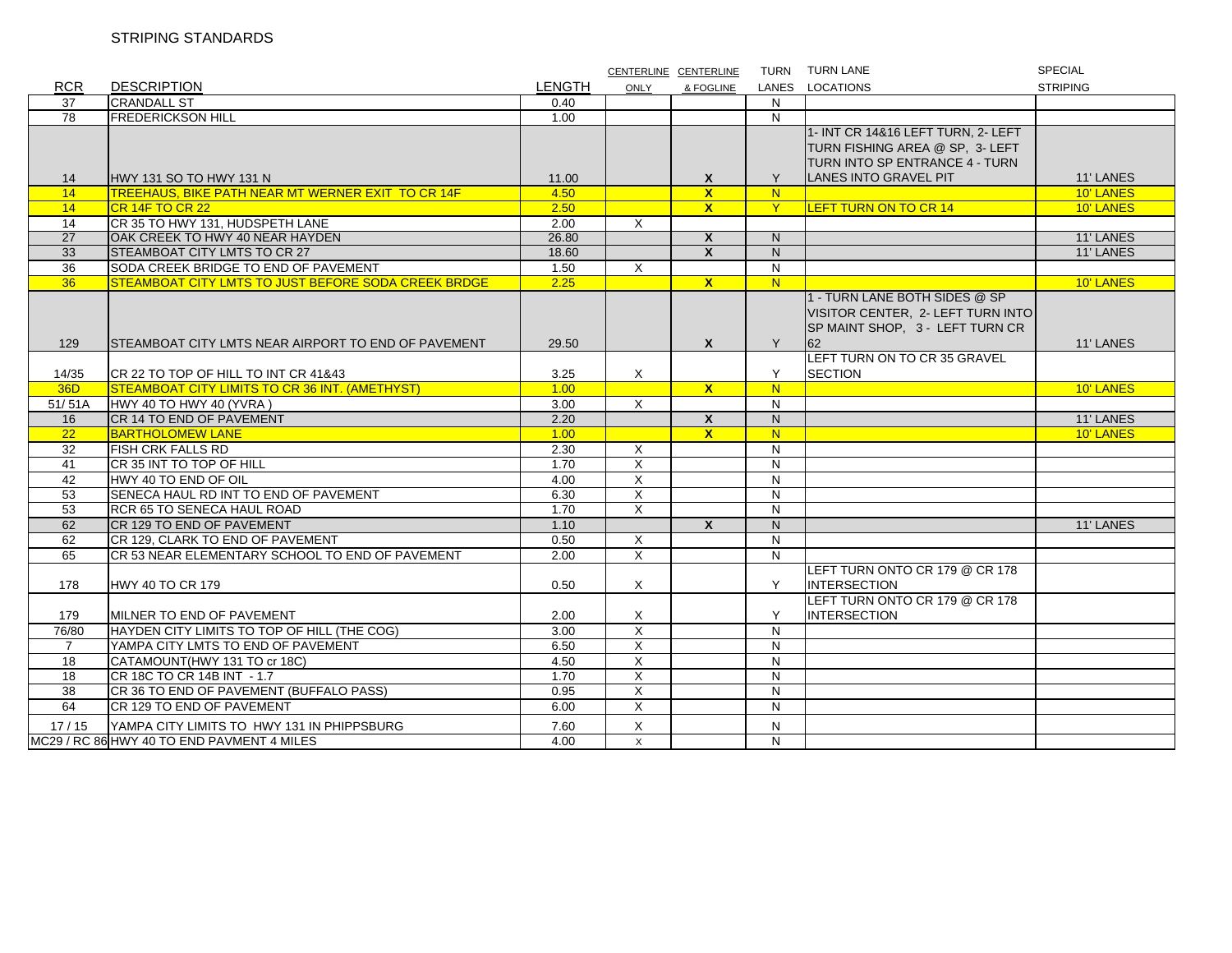# **Routt County Road & Bridge**

P. O. Box 773598 Steamboat Springs, Colorado 80477 (970) 879-0831 FAX (970) 879-3992

#### **Guidelines for Private Driveways on County Roads**

**WORK IN THE RIGHT OF WAY is permitted between May 1 and November 1.** All work in County and / or Public Rights of Way must be reviewed and permitted through the Road & Bridge Department before work of any kind commences. Call 970-870- 5344 for more information or to set up an appointment.

The County is in no way responsible for the construction or maintenance of a private driveway. Unless the County has entered into an agreement with a property owner to relocate a driveway due to road construction, the expense of the driveway culverts, gravel, labor and maintenance are the complete responsibility of the property owner. All private driveways adjoining a county road must be approved by a Road & Bridge representative, who will inspect the proposed driveway before signing a driveway permit.

**Finished Grade** of any driveway shall be below the grade at the edge of roadbed, at the edge of the public right of way. Any driveway shall have a finished surface of at least 6 inches of gravel when within a public road right of way.

**Drainage Facilities** shall be designed for a 25 year frequency flood. The minimum size culvert shall be 18 inches in diameter, designed for AASHTO H-20 loading. If corrugated pipe is used, it shall extend a minimum of 2 feet beyond the toe of any fill.

**Stopping Sight Distance** shall be designed as per "A Policy on Geometric Design of Highways and Streets".

#### **Minimum Specifications**

- 1. Width of driving surface of driveway must be a minimum of 20 feet.
- 2. Culvert diameter must be 18 inches minimum unless otherwise specified by Road & Bridge.
- **3. Routt County road Right Of Way easement is 30 feet from Centerline of Roadway.**
- 4. Top of culvert must be lower than existing roadway surface.
- 5. Cover over culvert must be a minimum of 12 inches or  $\frac{1}{2}$  the culvert diameter.
- 6. Flow line of culvert must match flow line of drainage ditch. Drainage ditch may be modified to accept culvert upon approval.
- **7. Negative Grade from roadway to control drainage onto roadway for at least 25'.**
- 8. Driveway must approach roadway at a 90 degree angle.

#### **DRIVEWAY SHALL NOT BE CONSTRUCTED TO ALLOW DRAINAGE TO FLOW ONTO THE EXISTING ROADWAY.**

#### **Cross Section of Typical Driveway**



Questions regarding details should be directed to the Road & Bridge office at (970) 870-5344.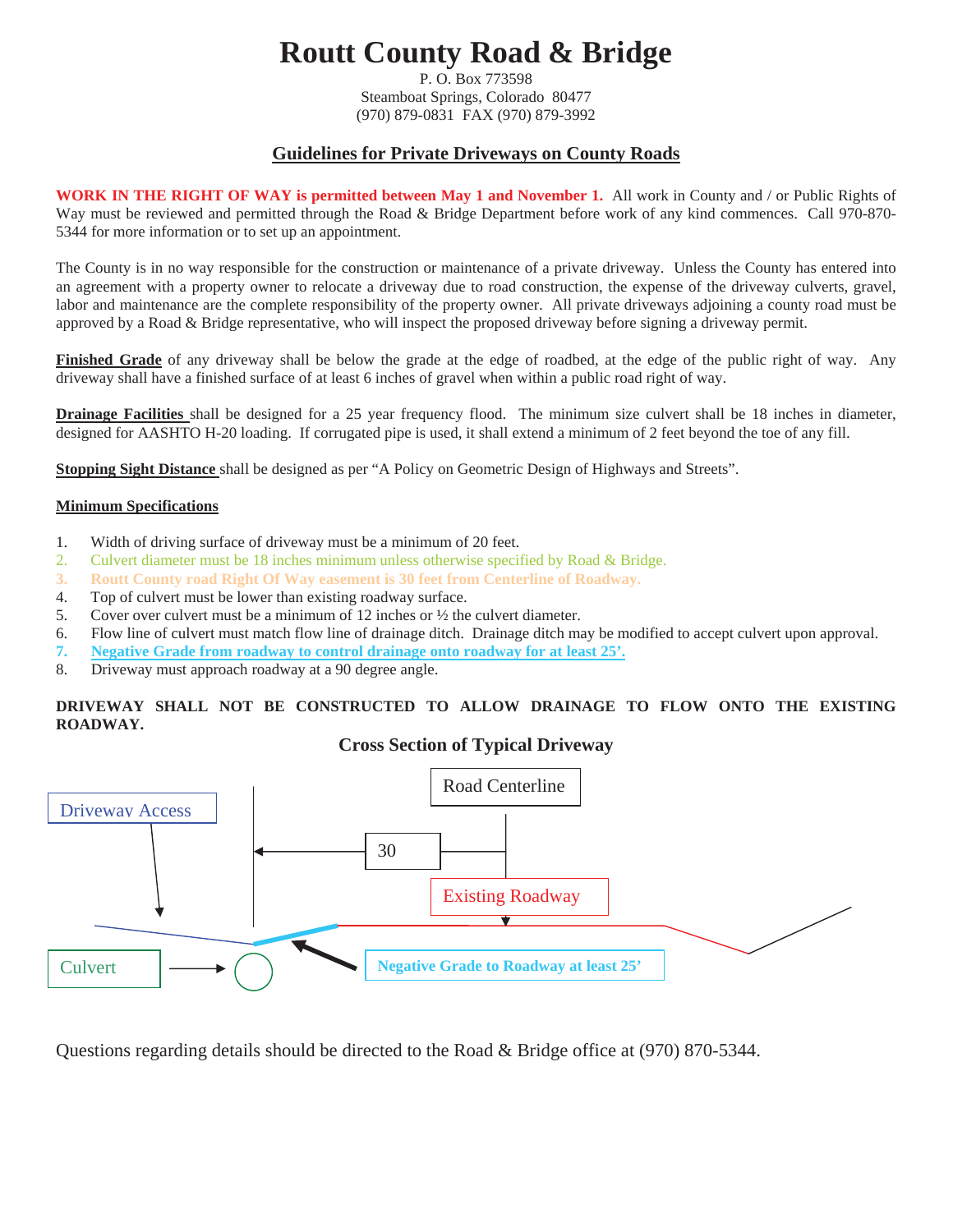